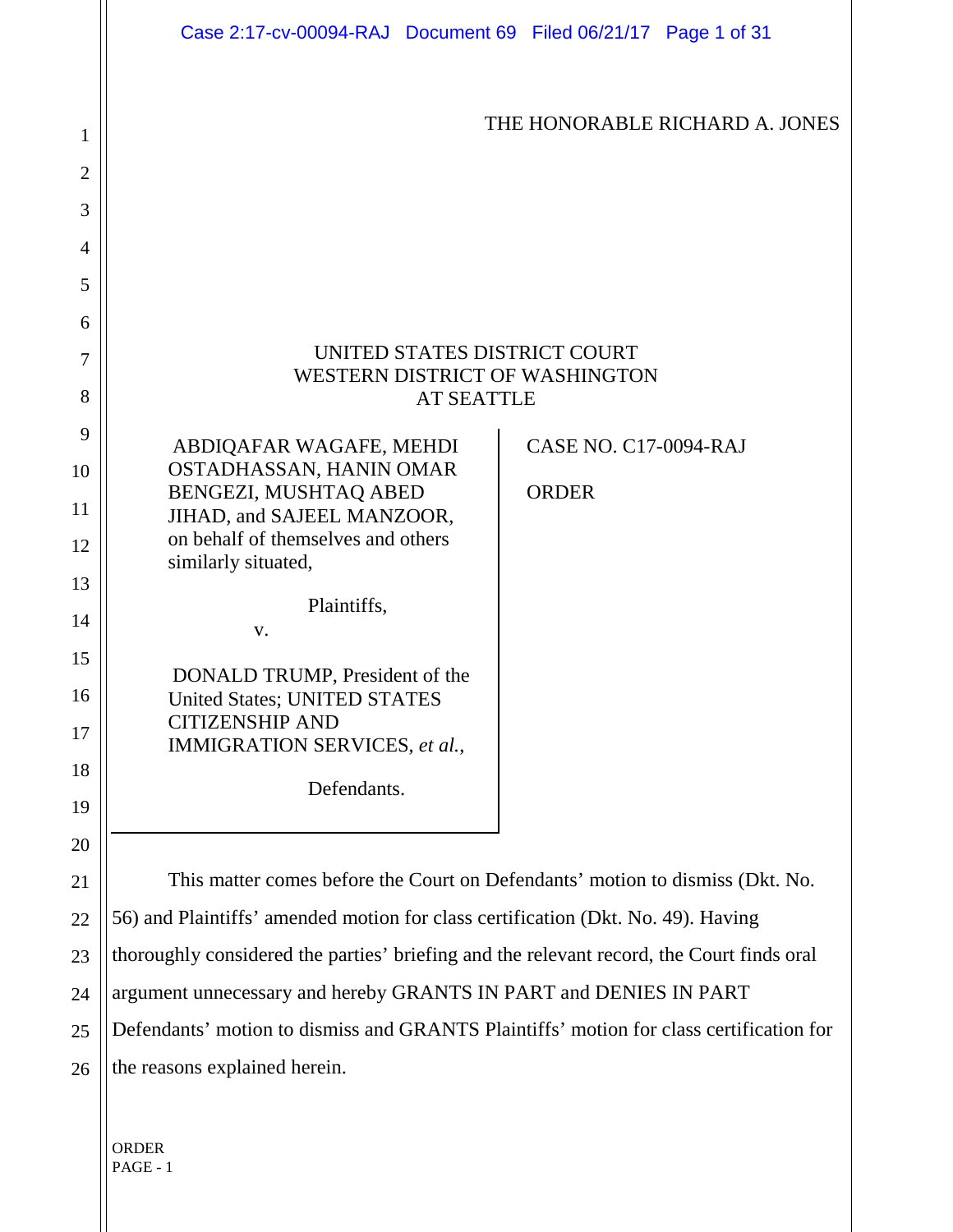### **I. BACKGROUND**

This section summarizes the facts as set forth in Plaintiffs' second amended complaint, as is appropriate on a motion to dismiss.

**A. The CARRP Policy**

This lawsuit is brought by immigration applicants to challenge an allegedly secret and unlawful government program, the Controlled Application Review and Resolution Program (CARRP). (Dkt. No. 47 at  $\P$  1, 9.) The premise of Plaintiffs' suit is that because the Constitution expressly assigns the authority to establish uniform rules of naturalization to Congress—which Congress has done in the Immigration and Nationality Act (INA)—the United States Citizenship and Immigration Service (USCIS), as part of the executive branch, has created an extra-statutory, unlawful, and unconstitutional program in CARRP. (*Id.* at ¶¶ 1, 8, 9.)

Plaintiffs allege that USCIS created CARRP in 2008 "as an agency-wide policy to identify, process, and adjudicate certain immigration applications that allegedly raise 'national security concerns.'" (*Id.* at ¶ 55.) They allege that CARRP implements "an internal vetting policy that has not been authorized by Congress, nor codified, subjected to public notice and comment, or voluntarily made public in any way." (*Id.* at ¶ 10.) In fact, CARRP was unknown to the public until it was discovered in litigation challenging a denial of naturalization in *Hamdi v. USCIS*, 2012 WL 632397 (C.D. Cal. Feb. 25, 2012). The only information about CARRP that USCIS made public was in response to Freedom of Information Act (FOIA) requests and the litigation necessary to compel those responses. *See ACLU of S. Cal. v. USCIS*, No. 13-cv-0861 (D.D.C., filed June 7, 2013).

The policy imposes criteria to determine when an individual should be labeled a "national security concern" that Plaintiffs claim "are vague and overbroad, and often turn on discriminatory factors such as religion and national origin." (Dkt. No. 47 at ¶¶ 62–76.) The criteria also include many lawful activities such as donating to Muslim charities or

8

9

10

11

12

13

14

15

16

17

18

19

20

21

22

23

24

25

26

1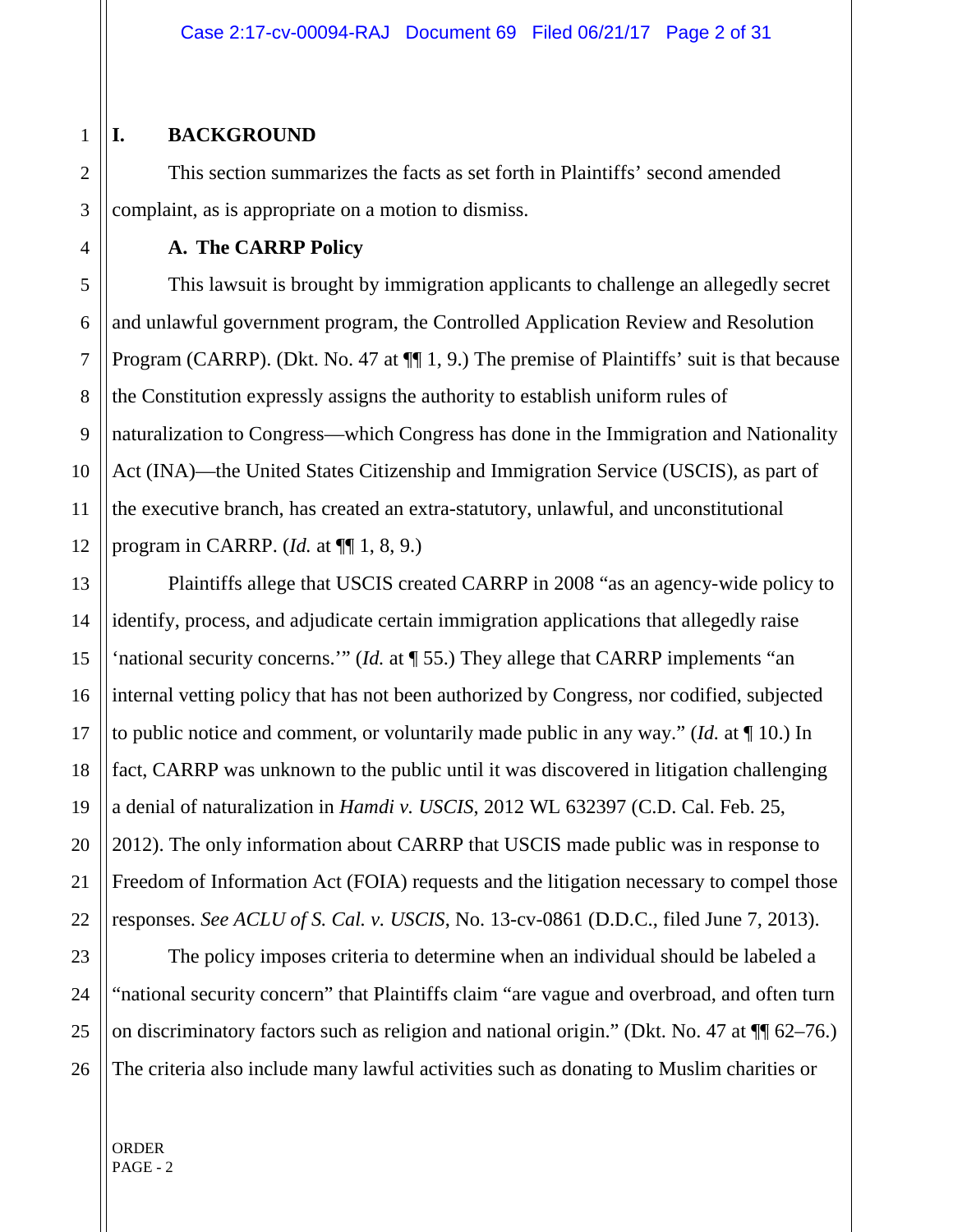3 travelling to Muslim-majority countries. (*Id.* at ¶¶ 35–51, 62–76.) Plaintiffs maintain these criteria are "untethered from the specific statutory criteria Congress has authorized to determine when a person is eligible for immigration benefits." (*Id.*)

Even if an applicant meets all the statutory requirements for citizenship or adjustment of status under the INA, USCIS officers are instructed that an application in CARRP cannot be approved. (*Id.* at ¶ 77.) If an applicant meets one of CARRP's national security concern criteria, officers are guided to deny the application or delay it as long as possible. (*Id.* at ¶¶ 77, 78–97.) The applicant is neither informed that her application has been submitted to CARRP, nor able to challenge her classification as a national security concern. (*Id.* at ¶¶ 61, 96.) Ultimately, Plaintiffs allege that CARRP creates a substantive regime for immigration application processing and imposes "eligibility criteria that indefinitely delay adjudications and unlawfully deny immigration benefits to noncitizens who are statutorily eligible and entitled by law." (*Id.* at ¶ 95.)

1

2

4

5

6

7

8

9

10

11

12

13

14

15

16

17

18

19

20

21

23

### **B. The President's Executive Orders**

Although recent court decisions across the country<sup>[1](#page-2-0)</sup> may make Defendant President Trump's (hereinafter "the president") recent Executive Orders a non-issue, the Court will briefly address their impact on this case.

22 Plaintiffs initiated this lawsuit on January 23, 2017, challenging only the CARRP program. (Dkt. No. 1.) On January 27, 2017, the president issued Executive Order (E.O.) 13769, entitled "Protecting the Nation from Foreign Terrorist Entry into the United States." 82 Fed. Reg. 8977. Section 3(c) of the E.O. suspended entry into the United States of citizens or nationals of Syria, Iraq, Iran, Yemen, Somalia, Sudan, and Libya. *Id.*

<span id="page-2-0"></span><sup>24</sup> 25 26 1 *See, e.g.*, *Washington v. Trump*, 847 F.3d 1151 (9th Cir. 2017) (upholding a temporary restraining order which enjoined potions of Executive Order 13769); *Int'l Refugee Assistance Project v. Trump*, 2017 WL 2273306 (4th Cir. May 25, 2017) (upholding preliminary injunction enjoining portions of Executive Order 13780); *Hawai'i v. Trump*, 2017 WL 2529640 (9th Cir. June 12, 2017) (upholding preliminary injunction enjoining portions of Executive Order 13780).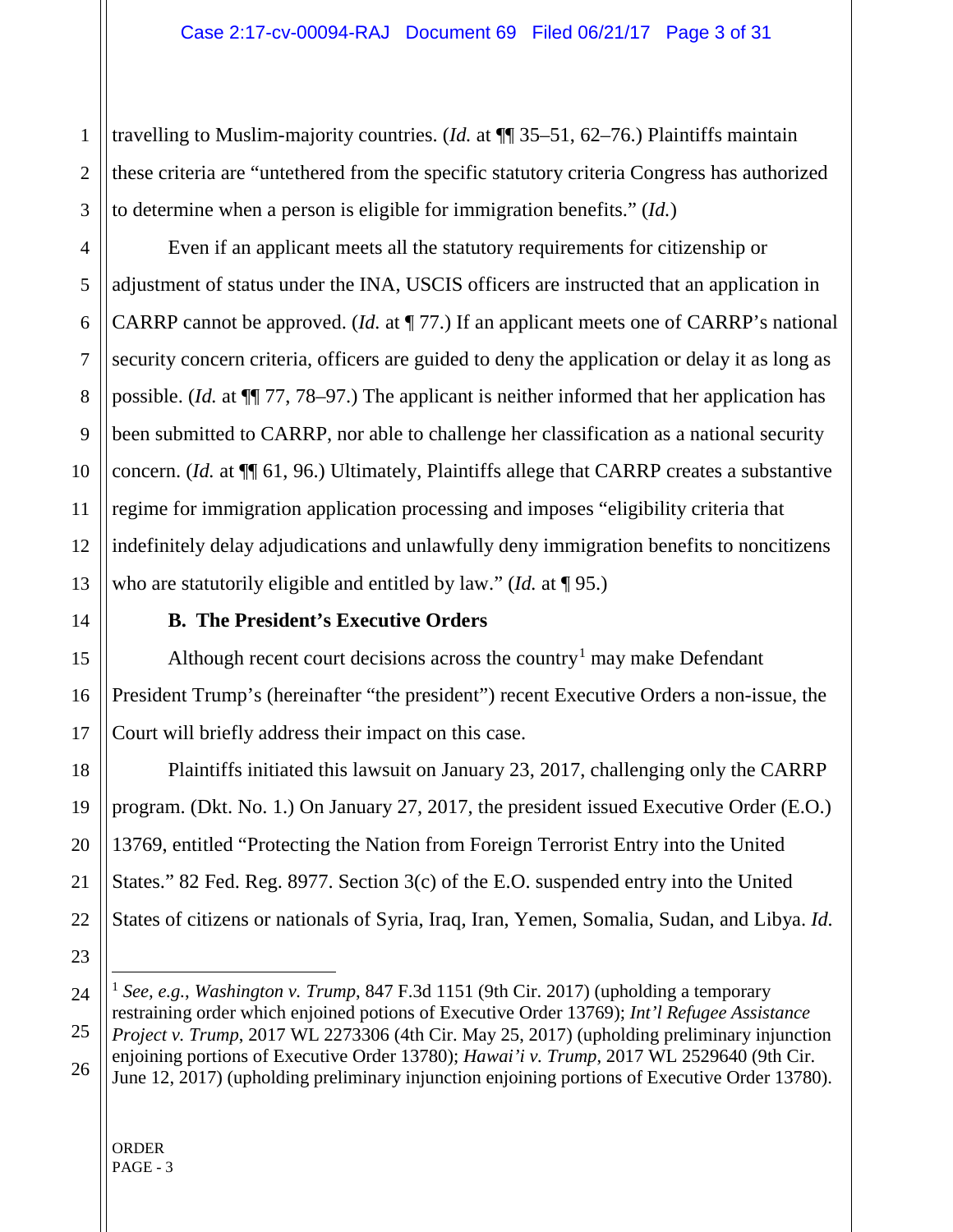at 8978. USCIS initially determined that E.O. 13769 required it to suspend taking action on all pending applications—except those for naturalization—of nationals from those seven countries. (*See* Dkt. No. 47 at ¶ 15; Dkt. No. 56 at 20; Dkt. No. 17 at ¶ 3.) Section 4 of E.O. 13769 called for the Secretaries of State and Homeland Security and the Directors of National Intelligence and the FBI to "implement a program, as part of the adjudication process for immigration benefits, to identify individuals seeking to enter the United States on a fraudulent basis with the intent to cause harm, or who are at risk of causing harm subsequent to their admission." 82 Fed. Reg. at 8978.

In response to E.O. 13769, Plaintiffs amended their complaint to challenge sections 3(c) and 4 of the order. (Dkt. No. 17.) Plaintiffs alleged that USCIS relied on section 3 to suspend processing immigrant visas and other immigration benefits. (*Id.* at ¶ 54.) Plaintiffs also alleged that Section 4 of the E.O. "directs federal agencies to create and implement a policy of extreme vetting of all immigration benefits applications" and that "[a]ny such 'extreme vetting' policy" would expand CARRP. *Id.* at 8978–79; Dkt. No. 17 at ¶ 4. The day after Plaintiffs filed their amended complaint, USCIS Acting Director Lori Scialabba sent a memo to all USCIS employees stating that section 3(c) did not affect the immigration applications of individuals based on the country of their nationality. (Dkt. No. 22 at 2–3.) In their notice of related cases, Plaintiffs stated that if USCIS adhered to the position expressed by Acting Director Scialabba, "it would appear that the Section 3(c) claims in this action may become moot." (*Id.* at 3.)

After the Ninth Circuit upheld a temporary restraining order enjoining portions of E.O. 13769 in *Washington v. Trump*, 847 F.3d 1151 (9th Cir. 2017), the president promised to "go[] further" with a new executive action, and assured that "[e]xtreme vetting will be put in place," and that "it already is in place in many places." (Dkt. No. 47 at ¶ 115.) The president then issued E.O. 13780, which rescinded E.O. 13769 in its entirety. 82 Fed. Reg. 13209, 13218 (March 6, 2017). Stephen Miller, the president's

ORDER PAGE - 4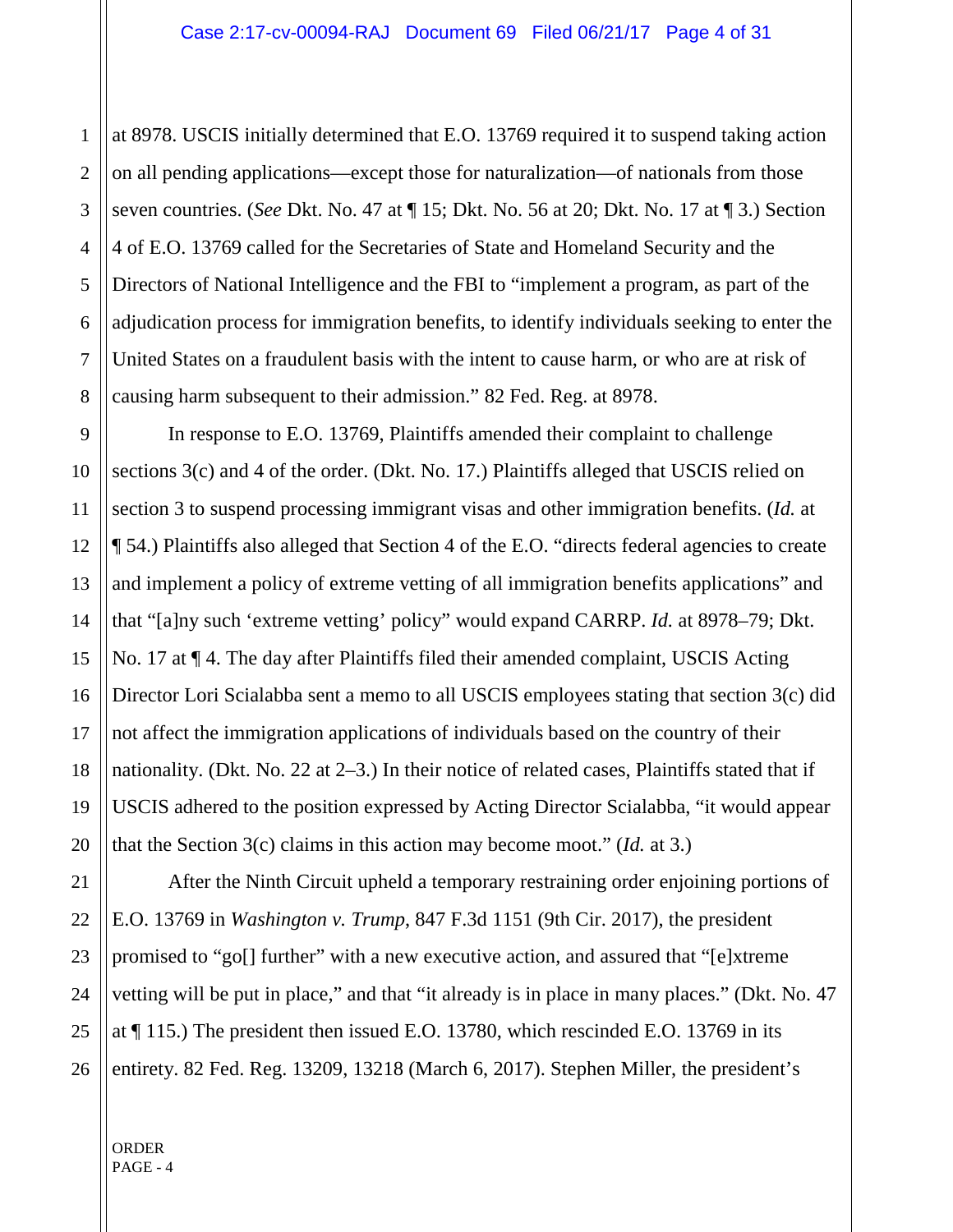1 Senior Advisor stated that E.O. 13780 would have "the same basic policy outcome for the country." (Dkt. No. 47 at ¶ 117 (citation omitted)). Sean Spicer, the president's Press Secretary, stated that the goal of E.O. 13780 was "obviously to maintain the way we did it the first time." (*Id.* at ¶ 118 (citation omitted)).

Portions of the second E.O. were soon after enjoined in *Hawai'i v. Trump*, 2017 WL 10111673 (D. Haw. Mar. 15, 2017). There, the court concluded that there was "significant and unrebutted evidence of religious animus driving the promulgation of [E.O. 13780] and its related predecessor." *Id.* at \*11. Based on this, "a reasonable, objective observer . . . would conclude that [E.O. 13780] was issued with a purpose to disfavor a particular religion." *Id.* at \*13. The Ninth Circuit largely upheld the district court's order, finding that the plaintiffs were likely to succeed on their claims that the second E.O. "contravened the [Immigration and Nationality Act (INA)] by exceeding the president's authority under § 1182(f), discriminating on the basis of nationality, and disregarding the procedures for setting annual admissions of refugees." *Hawai'i v. Trump*, 2017 WL 2529640, at \*23 (9th Cir. June 12, 2017).

Following the issuance of E.O. 13780, Plaintiffs filed a second amended complaint which added three named plaintiffs and a challenge to E.O. 13780, alleging that it "sanctions a major expansion of the existing CARRP program." (Dkt. No. 47 at ¶¶ 18, 26–28.)

**C. Named Plaintiffs**

All named Plaintiffs are foreign nationals from Muslim-majority countries, and have applied for naturalization or adjustment of status. (*Id.* at ¶¶ 24–28.)

Plaintiff Wagafe is a Somali national and former lawful permanent resident. (*Id.* at 24.) He applied for naturalization in November 2013 and, although he met the statutory criteria for naturalization, his application was submitted to CARRP. (*Id.* at ¶¶ 24, 142– 161.) There his application remained, until five days after Plaintiffs moved for class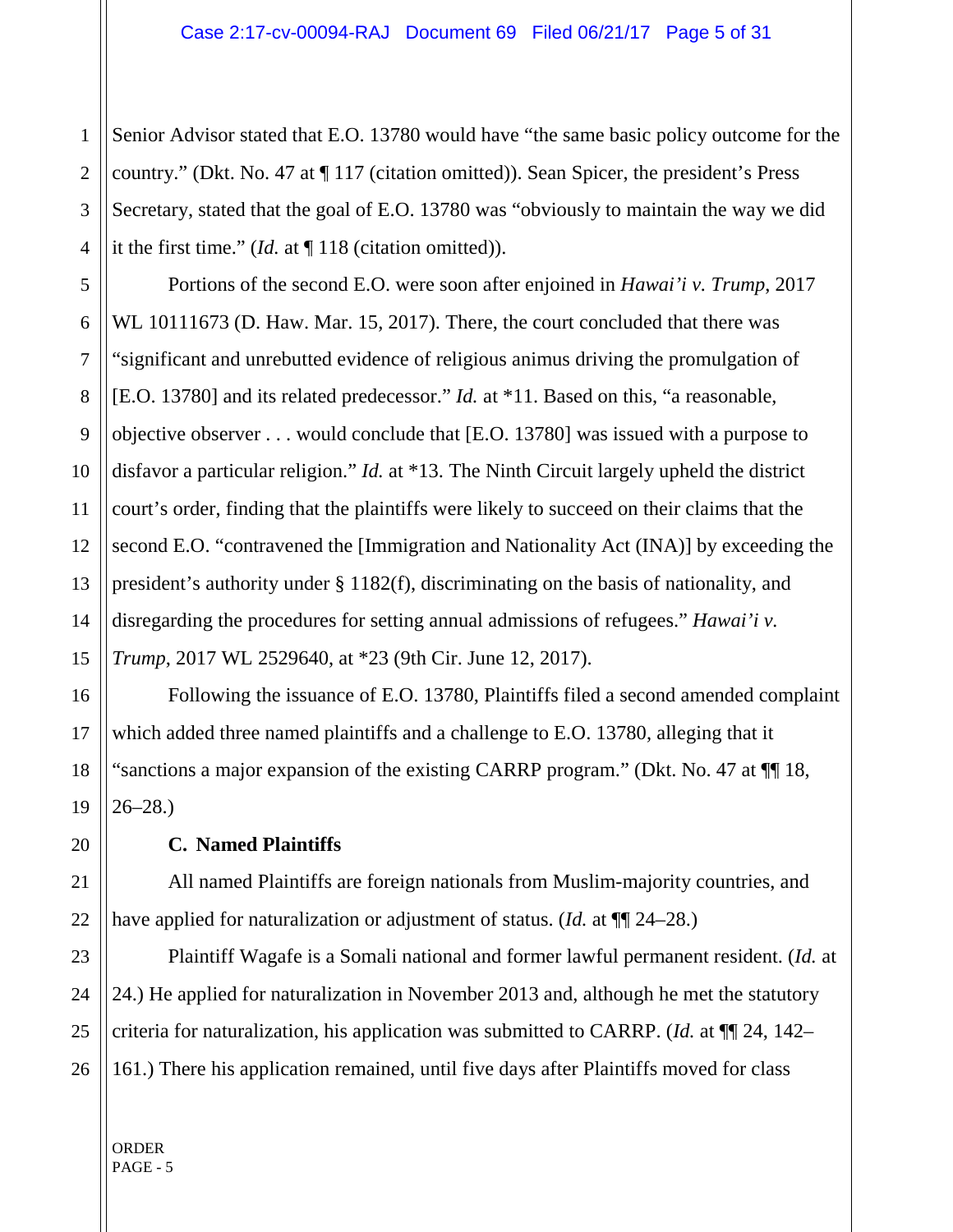certification, at which point he was contacted by USCIS and an interview was scheduled. (*Id.* at ¶ 24) Within two weeks, he became a U.S. citizen. (*Id.*)

Plaintiff Ostadhassan is an Iranian national, and a Professor at the University of North Dakota, who meets all the statutory requirements to adjust his status to that of a lawful permanent resident. (*Id.* at ¶¶ 25, 162–175.) His application was submitted to CARRP. (*Id.* at ¶¶ 25, 170.) Prior to this lawsuit, Mr. Ostadhassan waited over three and a half years for a decision on his application. (*Id.* at 175, Dkt. No. 58 at 12.) On April 5, 2017, one day after Plaintiffs filed their second amended complaint, USCIS notified Mr. Ostadhassan of its intent to deny his application. (Dkt. No. 58 at 3; Dkt. No. 53 at 1.)

Plaintiff Bengezi is a Libyan national married to a United States citizen. (Dkt. No. 47 at ¶ 26.) In February 2015, she applied for adjustment to lawful permanent resident status. (*Id.*) Her application was submitted to CARRP. (*Id.* at ¶¶ 26, 196.) Soon after being added as a named plaintiff, USCIS notified her that her interview had been scheduled. (Dkt. No. 58 at 12.) USCIS approved her application on May 9, 2017. (Dkt. No. 60 at 10; Dkt. No. 60-2.)

Plaintiff Jihad is an Iraqi refugee who has resided in Washington since 2008. (Dkt. No. 47 at ¶¶ 27, 199–204.) His lawful permanent resident status became effective upon arrival in the United States. (*Id.* at ¶ 205.) He applied for naturalization in July of 2013 and satisfied all of the statutory criteria, yet his application was submitted to CARRP. (*Id.* at ¶¶ 26, 206–17.) Over three years passed with no action on Mr. Jihad's application. (Dkt. No. 58 at 12.) On April 4, 2017, Mr. Jihad was added as a named Plaintiff. (Dkt. No. 47.) He received an interview notification on April 13, 2017 and was interviewed on April 25, 2017. (Dkt. No. 58 at 12.) USCIS approved his application on May 9, 2017 and he took his oath of citizenship on May 30, 2017. (Dkt. No. 60 at 10; Dkt. No. 60-4.)

Plaintiff Manzoor is a Pakistani national who has lived in the United States since 2001. (Dkt. No. 47 at ¶ 28.) He came to the United States to obtain his Master of Science

ORDER PAGE - 6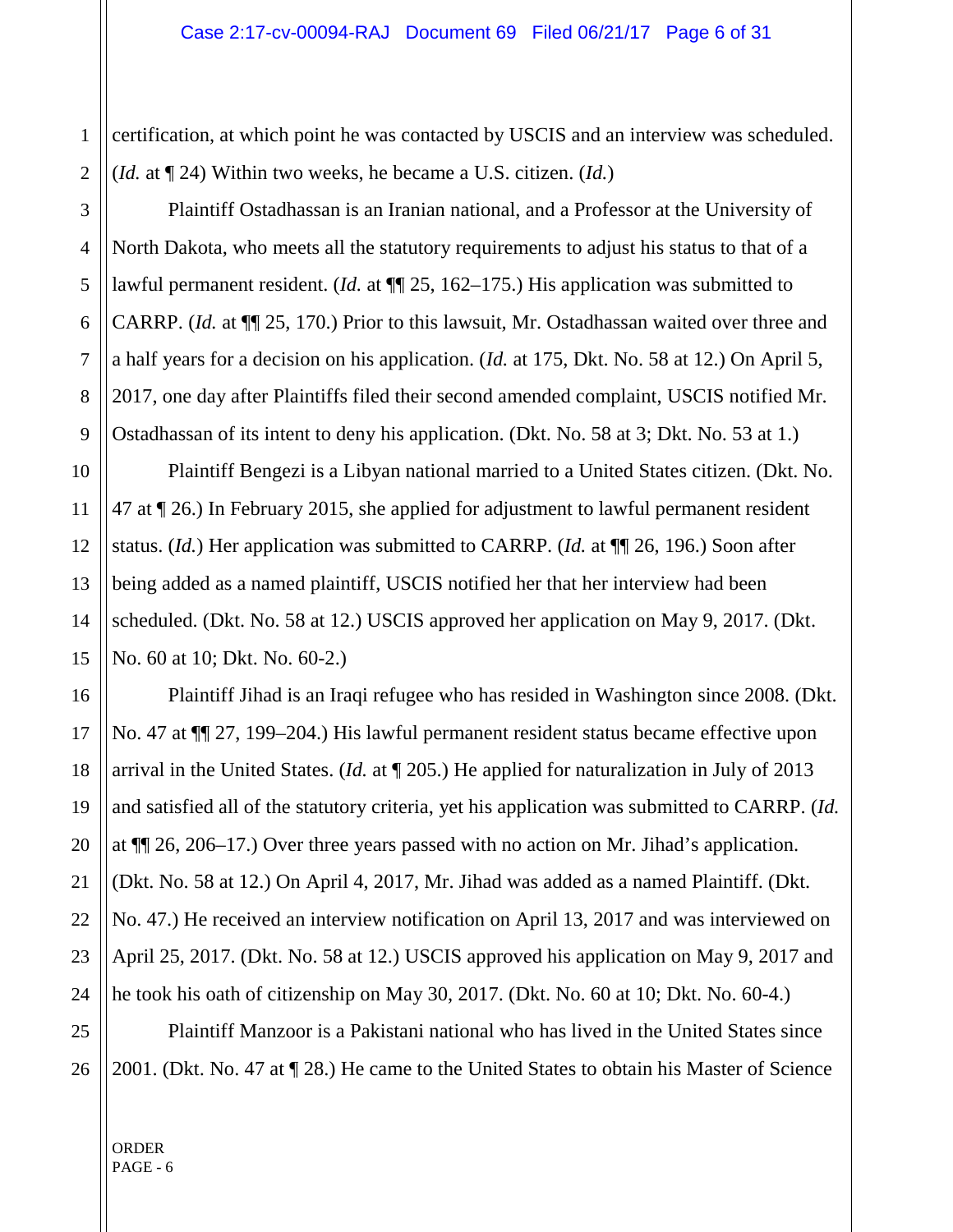in Marketing Research from the University of Texas and was later granted an H-1B work visa. (*Id.* at ¶¶ 221–22.) He applied for naturalization in 2015 and meets the statutory criteria; his application was submitted to CARRP. (*Id.* at ¶¶ 228–34.) No action was taken on his application, however on May 1, 2017, less than a month after being added as a named plaintiff, Mr. Manzoor was interviewed and his application was approved on the spot. (Dkt. No. 58 at 12.) He took his oath of citizenship the same day. (Dkt. No. 60-5.)

# **D. Defendants' Motion to Dismiss (Dkt. No. 56)**

In response to Plaintiffs' second amended complaint, Defendants now bring this motion to dismiss all claims for two reasons. (Dkt. No. 56.) First, Defendants maintain that under Federal Rule of Civil Procedure 12(b)(1) this Court lacks subject matter jurisdiction because (1) Plaintiffs lack standing, and (2) Plaintiffs' claims are moot. (*Id.* at 10–11.) Second, Defendants argue that under Federal Rule of Civil Procedure 12(b)(6), Plaintiffs have failed to state a claim upon which relief may be granted for Claims Four, Seven through Nine, and any claims challenging "extreme vetting." (*Id.* at 11.)

# **E. Plaintiffs' Motion for Class Certification (Dkt. No. 49)**

After filing the second amended complaint, Plaintiffs filed the present amended motion for class certification. (Dkt. No. 49.) Plaintiffs argue that "[t]hrough CARRP, the government surreptitiously blacklists thousands of applicants who are seeking immigration benefits, labeling them 'national security threats.'" (*Id.* at 8.) In addition to themselves, "[t]housands of individuals . . . have had their applications for naturalization or adjustment of status halted, delayed, or denied by CARRP." (*Id.* at 9.) Accordingly, Plaintiffs maintain that class treatment is the appropriate avenue through which to "challenge CARRP and any other successor 'extreme vetting' program that the Executive branch may seek to implement pursuant to Sections 4 and 5 of the Second EO or through

1

2

3

4

5

6

7

8

9

10

11

12

13

14

15

16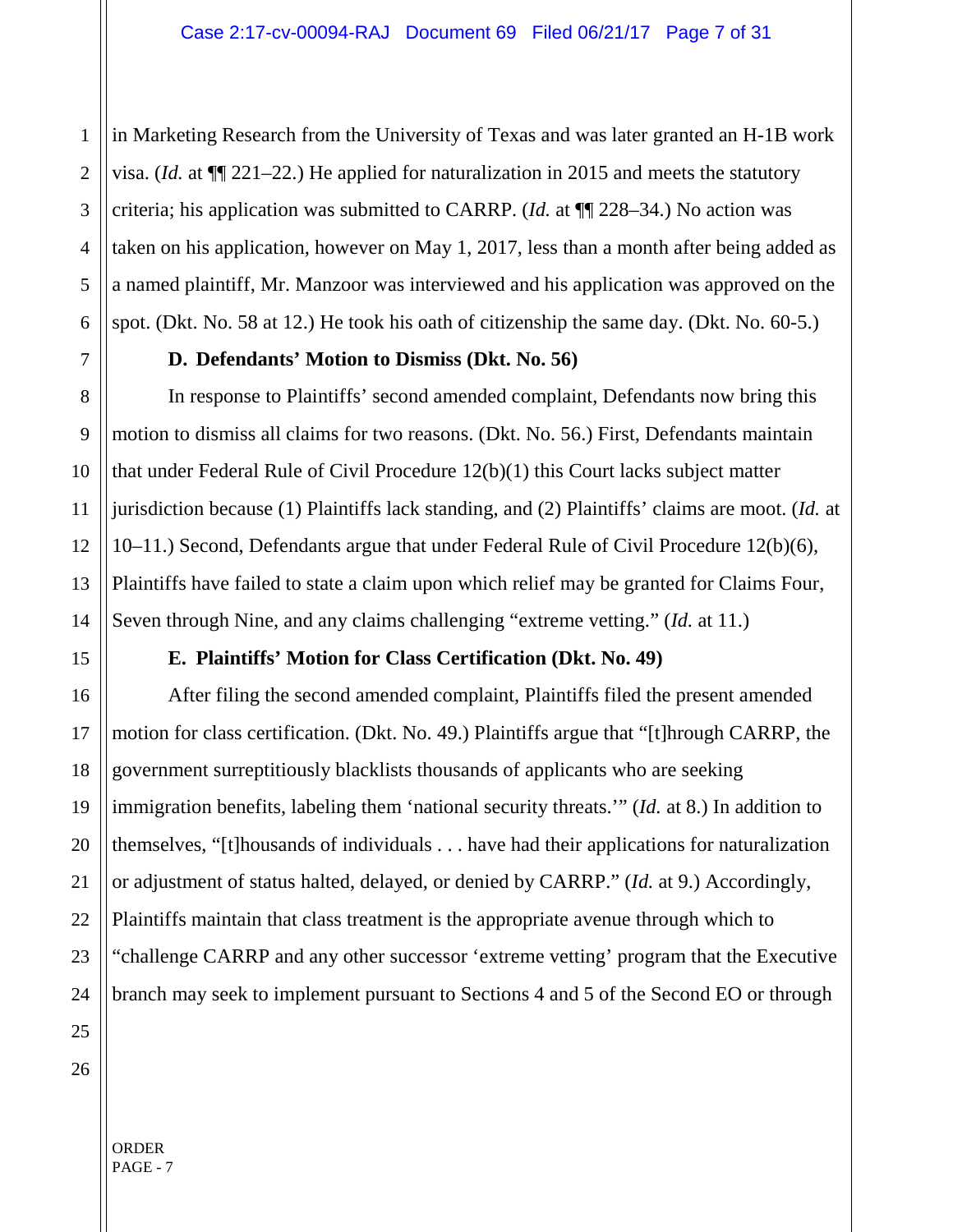<span id="page-7-1"></span><span id="page-7-0"></span>

| other extra-statutory means." <sup>2</sup> ( <i>Id.</i> )                                                                                                                                                                                                                                                                                                                                                                                                                                                                                                                                                                                                                                                                      |                                                                                                                                                                                                                                                                                                                                                                                                                                          |       |
|--------------------------------------------------------------------------------------------------------------------------------------------------------------------------------------------------------------------------------------------------------------------------------------------------------------------------------------------------------------------------------------------------------------------------------------------------------------------------------------------------------------------------------------------------------------------------------------------------------------------------------------------------------------------------------------------------------------------------------|------------------------------------------------------------------------------------------------------------------------------------------------------------------------------------------------------------------------------------------------------------------------------------------------------------------------------------------------------------------------------------------------------------------------------------------|-------|
| Pursuant to Federal Rules of Civil Procedure 23(a) and 23(b)(2), Plaintiffs                                                                                                                                                                                                                                                                                                                                                                                                                                                                                                                                                                                                                                                    |                                                                                                                                                                                                                                                                                                                                                                                                                                          |       |
| Wagafe, Jihad, and Manzoor move the Court to certify the following class, and appoint                                                                                                                                                                                                                                                                                                                                                                                                                                                                                                                                                                                                                                          |                                                                                                                                                                                                                                                                                                                                                                                                                                          |       |
| them as class representatives:                                                                                                                                                                                                                                                                                                                                                                                                                                                                                                                                                                                                                                                                                                 |                                                                                                                                                                                                                                                                                                                                                                                                                                          |       |
| A national class of all persons currently and in the future (1) who have or<br>will have an application for naturalization pending before USCIS, (2) that is<br>subject to CARRP or a successor "extreme vetting" program, and (3) that has<br>not been or will not be adjudicated by USCIS within six months of having<br>been filed.                                                                                                                                                                                                                                                                                                                                                                                         |                                                                                                                                                                                                                                                                                                                                                                                                                                          |       |
|                                                                                                                                                                                                                                                                                                                                                                                                                                                                                                                                                                                                                                                                                                                                | ( <i>Id.</i> ) For simplicity, the Court refers to the above putative class as the "Naturalization"                                                                                                                                                                                                                                                                                                                                      |       |
|                                                                                                                                                                                                                                                                                                                                                                                                                                                                                                                                                                                                                                                                                                                                |                                                                                                                                                                                                                                                                                                                                                                                                                                          |       |
| Class." Additionally, Plaintiffs Ostadhassan and Bengezi move the Court to certify the                                                                                                                                                                                                                                                                                                                                                                                                                                                                                                                                                                                                                                         |                                                                                                                                                                                                                                                                                                                                                                                                                                          |       |
| following class and appoint them as class representatives:                                                                                                                                                                                                                                                                                                                                                                                                                                                                                                                                                                                                                                                                     |                                                                                                                                                                                                                                                                                                                                                                                                                                          |       |
| A national class of all persons currently and in the future (1) who have or<br>will have an application for adjustment of status pending before USCIS,                                                                                                                                                                                                                                                                                                                                                                                                                                                                                                                                                                         |                                                                                                                                                                                                                                                                                                                                                                                                                                          |       |
| (2) that is subject to CARRP or a successor "extreme vetting" program, and<br>(3) that has not been or will not be adjudicated by USCIS within six months<br>of having been filed.                                                                                                                                                                                                                                                                                                                                                                                                                                                                                                                                             |                                                                                                                                                                                                                                                                                                                                                                                                                                          |       |
|                                                                                                                                                                                                                                                                                                                                                                                                                                                                                                                                                                                                                                                                                                                                | $(id.)^3$ For simplicity, the Court refers to the second putative class as the                                                                                                                                                                                                                                                                                                                                                           |       |
| "Adjustment Class."                                                                                                                                                                                                                                                                                                                                                                                                                                                                                                                                                                                                                                                                                                            |                                                                                                                                                                                                                                                                                                                                                                                                                                          |       |
|                                                                                                                                                                                                                                                                                                                                                                                                                                                                                                                                                                                                                                                                                                                                |                                                                                                                                                                                                                                                                                                                                                                                                                                          |       |
| $2$ Defendants make much of the fact that Plaintiffs challenge a potential successor program.<br>Given the apparent background of CARRP, this is understandable. As Plaintiffs explain in the<br>second amended complaint, "USCIS did not make information about CARRP public, and the<br>program was only discovered through fortuity during federal court litigation. To the extent the<br>program has shifted in name, scope, or method, Plaintiffs may have no way to obtain that<br>information. Thus, Plaintiffs' reference to 'CARRP' incorporates any similar non-statutory and<br>sub-regulatory successor vetting policy, including pursuant to Sections 4 and 5 of [E.O. 13780]."<br>(Dkt. No. 47 at $\P$ 19, n.1.) |                                                                                                                                                                                                                                                                                                                                                                                                                                          |       |
|                                                                                                                                                                                                                                                                                                                                                                                                                                                                                                                                                                                                                                                                                                                                | <sup>3</sup> In Plaintiffs' first amended complaint they asserted an additional "Muslim Ban Class," relating<br>to the effect of Section 3(c) of E.O. 13769. (Dkt. No. 17.) In Plaintiffs' second amended                                                                                                                                                                                                                                |       |
|                                                                                                                                                                                                                                                                                                                                                                                                                                                                                                                                                                                                                                                                                                                                | complaint, they preserved the assertion of the "Muslim Ban Class" relating to the effect of<br>Section 2(c) of E.O. 13780. (Dkt. No. 47.) Due to recent court orders enjoining E.O. 13780, see<br>footnote 1, supra, Plaintiffs do not seek certification of the "Muslim Ban Class" at this time, but<br>"reserve the right to seek certification of the additional class if circumstances change again."<br>(Dkt. No. 49 at 9–10, n.1.) |       |
|                                                                                                                                                                                                                                                                                                                                                                                                                                                                                                                                                                                                                                                                                                                                |                                                                                                                                                                                                                                                                                                                                                                                                                                          | ORDER |
|                                                                                                                                                                                                                                                                                                                                                                                                                                                                                                                                                                                                                                                                                                                                |                                                                                                                                                                                                                                                                                                                                                                                                                                          |       |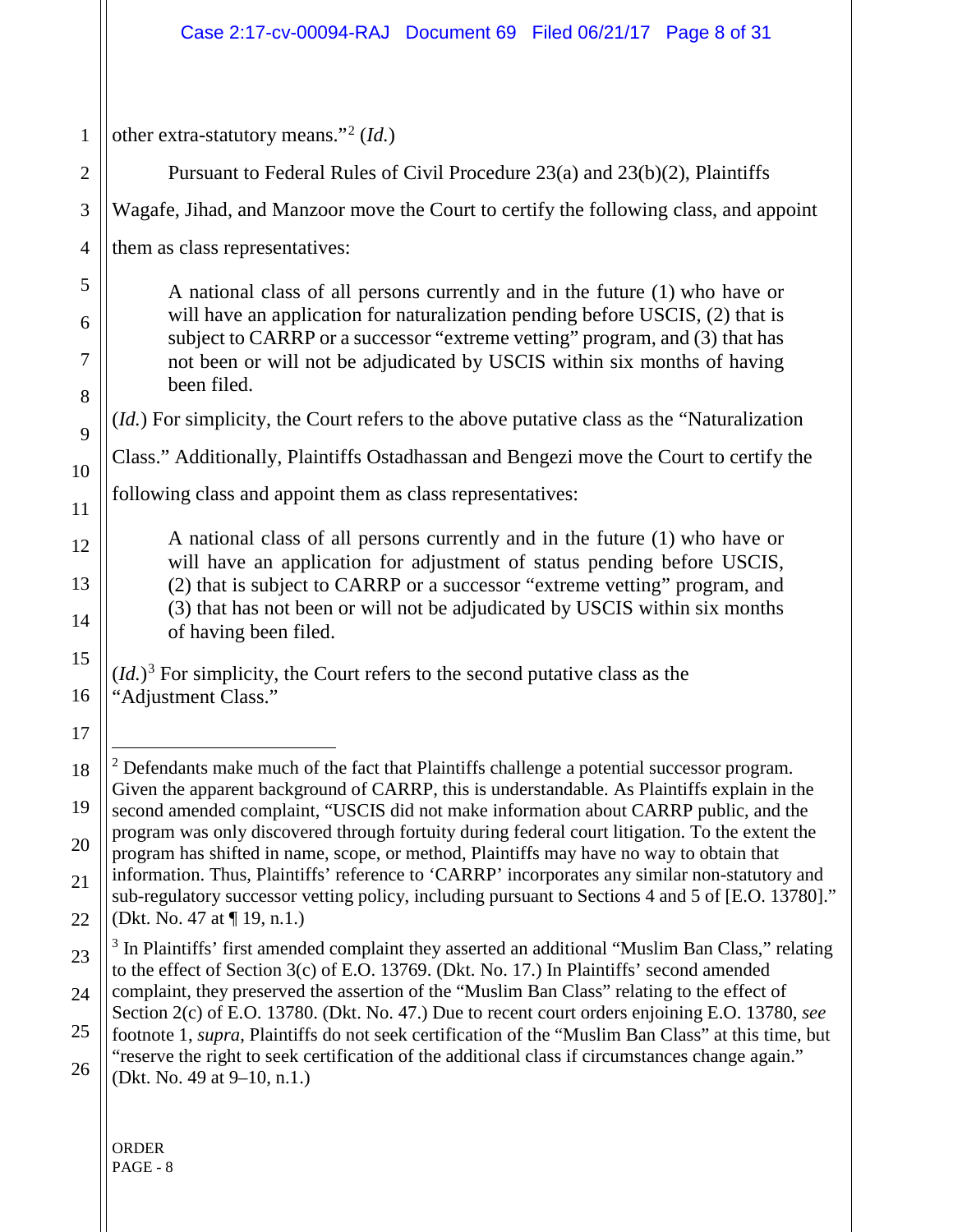# **II. DISCUSSION**

#### **A. Defendant's Motion to Dismiss (Dkt. No. 56)**

4 5 6 7 8 10 Defendants move to dismiss Plaintiffs' claims in part under Federal Rule of Civil Procedure 12(b)(1) and in part under Federal Rule of Civil Procedure 12(b)(6). Under Rule 12(b)(1), Defendants ask the Court to dismiss all claims for lack of a case or controversy, and Claims One, Two, Three, Five, Six, and Ten for lack of standing. (Dkt. No. 56 at 10–11.) Under Rule 12(b)(6), Defendants request dismissal of Claims Four, Seven, Eight, Nine, and "extreme vetting" claims for failure to state a claim upon which relief may be granted. (*Id.* at 11.) For the following reasons, Defendants' motion to dismiss is **GRANTED** as to Claim Four for the Adjustment Class only. The remainder of Defendants' motion to dismiss is **DENIED**.

19

20

21

22

23

9

1

2

3

#### **1. Standard of Review**

A defendant may move to dismiss an action for lack of subject matter jurisdiction. Fed. R. Civ. P. 12(b)(1). A 12(b)(1) challenge to jurisdiction may be facial or factual. *Safe Air for Everyone v. Meyer*, 373 F.3d 1035, 1039 (9th Cir. 2004). "The district court resolves a facial attack as it would a motion to dismiss under Rule 12(b)(6): Accepting the plaintiff's allegations as true and drawing all reasonable inferences in the plaintiff's favor," and then determining whether they are legally sufficient to invoke jurisdiction. *Leite v. Crane Co.*, 749 F.3d 1117, 1121 (9th Cir. 2014) (citing *Pride v. Correa*, 719 F.3d 1130, 1133 (9th Cir. 2013)). A factual attack, on the other hand, challenges the facts that serve as the basis for subject matter jurisdiction. In evaluating a factual attack, a court may look beyond the complaint without converting the motion into one for summary judgment. *Wolfe v. Strankman*, 392 F.3d 358, 362 (9th Cir. 2004).

24 25 26 A defendant may also move for dismissal when a plaintiff "fails to state a claim upon which relief can be granted." Fed. R. Civ. P. 12(b)(6). On a 12(b)(6) motion to dismiss, the Court accepts all factual allegations in the complaint as true and construes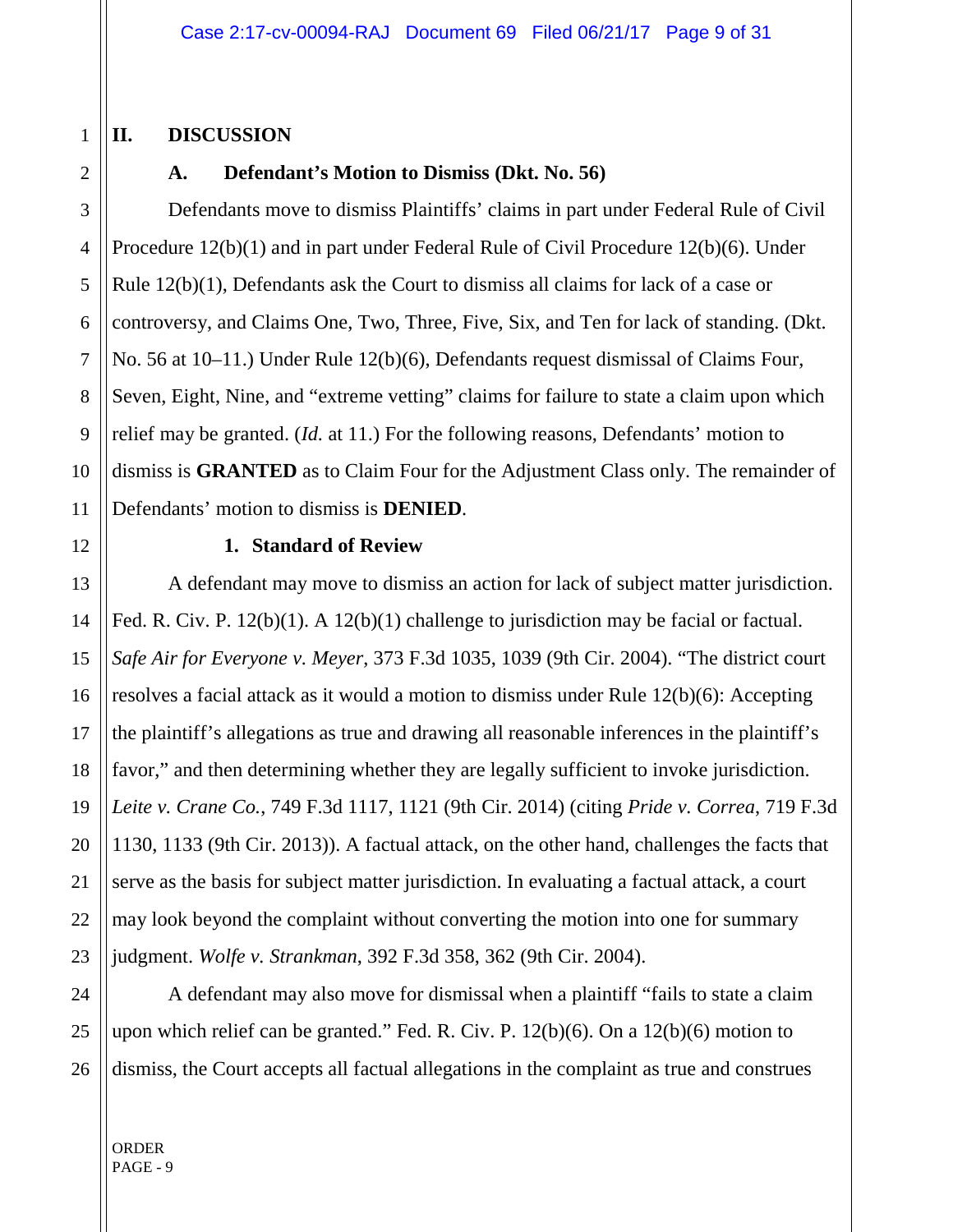them in the light most favorable to the non-moving party. *Vasquez v. L.A. County*, 487 F.3d 1246, 1249 (9th Cir. 2007). However, to survive a motion to dismiss, a plaintiff must cite facts supporting a "plausible" cause of action. *Bell Atlantic Corp. v. Twombly*, 550 U.S. 544, 555–56 (2007). A claim has "facial plausibility" when the party seeking relief "pleads factual content that allows the Court to draw the reasonable inference that the defendant is liable for the misconduct alleged." *Ashcroft v. Iqbal*, 556 U.S. 662, 672 (2009) (internal quotations omitted). "Dismissal for failure to state a claim is appropriate only if it appears beyond doubt that the non-moving party can prove no set of facts in support of his claim which would entitle him to relief." *Vasquez*, 487 F.3d at 1249 (internal quotations omitted).

#### **2. Case or Controversy**

Defendants ask this Court to dismiss Plaintiffs' case in its entirety for lack of a case or controversy because Plaintiffs admit they have no interest in adjudication of their applications. (Dkt. No 56 at 18.) Defendants maintain that Plaintiffs "want only a determination that CARRP is unlawful, and an injunction preventing Defendants from applying it to the proposed class members." (Dkt. No. 56 at 18 (citing Dkt. No. 26 at 15)). Defendants ask this Court to exercise its discretion and consider Plaintiffs' statement as a judicial admission, and find that because Plaintiffs have no interest in the adjudication of their claims, there is no case or controversy, which therefore deprives this Court of jurisdiction on standing grounds. (Dkt. No. 56 at 18–19.) This argument fails for three reasons.

First, what Plaintiffs actually said in the cited brief is that they are not asking the Court to adjudicate their individual immigration applications. (Dkt. No. 26 at 9.) Therefore, what Defendants are actually asking this Court to do is consider *their interpretation* of a portion of Plaintiffs' first motion to certify class (Dkt. No. 26) and conclude it is a judicial admission. This the Court will not do.

ORDER PAGE - 10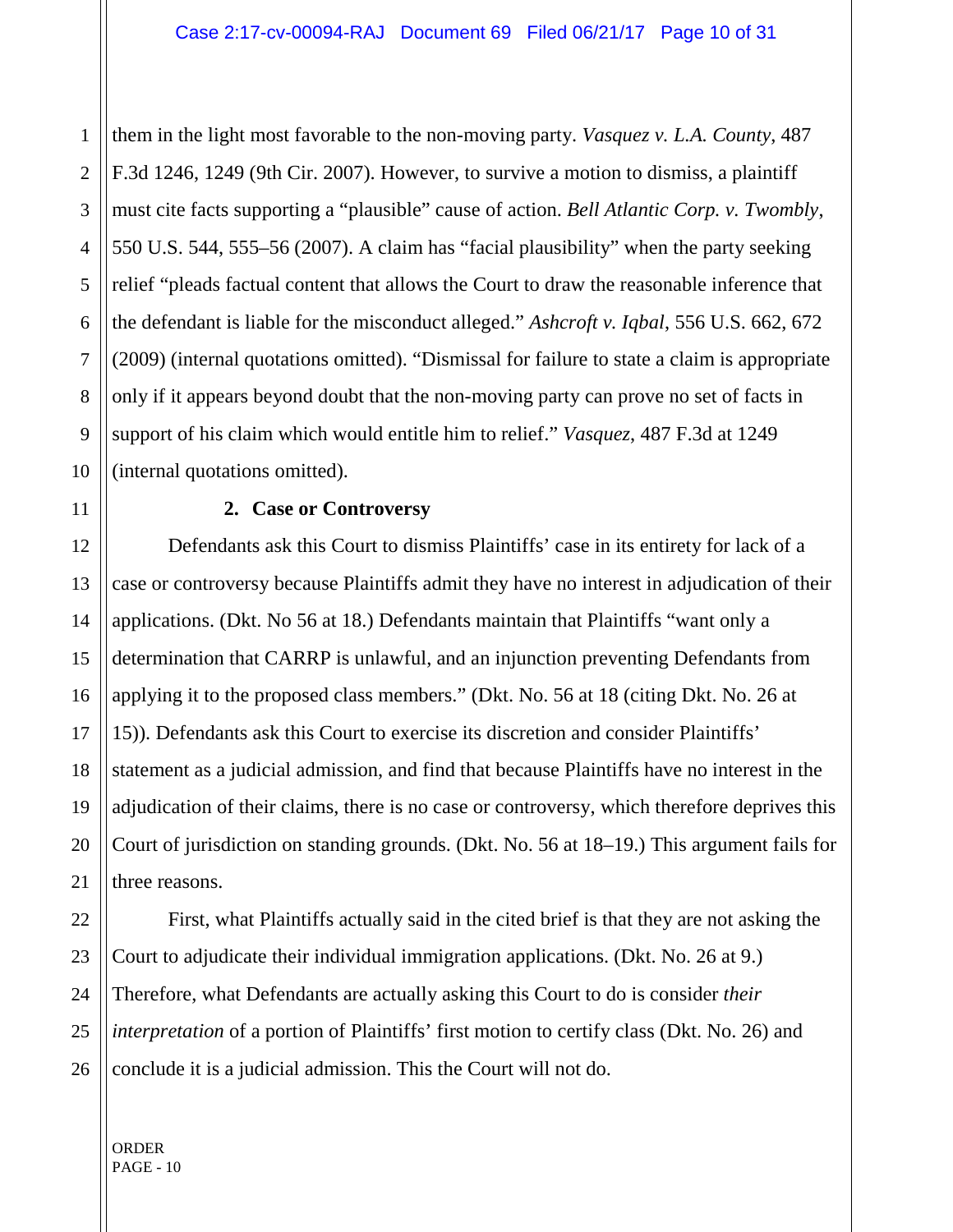Second, Defendants misconstrue Plaintiffs' claims. While Plaintiffs do want a determination that CARRP is unlawful, they also seek an order compelling USCIS to "adjudicate Plaintiffs' and proposed class members' petitions, applications, or requests based solely on the statutory criteria." (Dkt. No. 47 at 51.)

Third, as Plaintiffs point out, "adjudicating the named Plaintiffs' applications does not resolve the core issue in this case: whether CARRP and any successor 'extreme vetting' program is lawful." (Dkt. No. 58 at 14.) Defendants' contention that this Court does not have jurisdiction for want of case or controversy fails. Defendants' motion to dismiss on this ground is **DENIED**.

1

#### **3. Claims One, Two, Three, Five, Six, and Ten**

Defendants next move to dismiss Claims One, Two, Three, Five, Six, and Ten for lack of standing. (Dkt. No 56 at 19.) Standing consists of three elements: the plaintiff (1) must have suffered an injury in fact, (2) that is fairly traceable to the challenged conduct of the defendant, and (3) that is likely to be redressed by a favorable judicial decision. *Lujan v. Defenders of Wildlife*, 504 U.S. 555, 560–61 (1992). Once a party asserts the absence of subject matter jurisdiction, the opposing party invoking the court's jurisdiction bears the burden of proving it exists. *Kokkonen v. Guardian Life Ins. Co. of Am.*, 511 U.S. 375, 377 (1994).

# *a. Claims One, Two, Three, Five, and Six*

Defendants first argue that Plaintiffs have not suffered an injury in fact as to claims One, Two, Three, Five, and Six because Executive Order (E.O.) 13780 "does not suspend the adjudication of immigrant benefit applications by persons within the United States, and USCIS has not suspended the adjudication of Plaintiffs' benefit applications pursuant to E.O. 13780." (Dkt. No. 56 at 19.) Specifically, Defendants point to Plaintiffs' notice of related cases, (Dkt. No. 22), in which they acknowledged that these claims "may become moot." (Dkt. No. 56 at 10, 19.) In that notice, Plaintiffs were referring to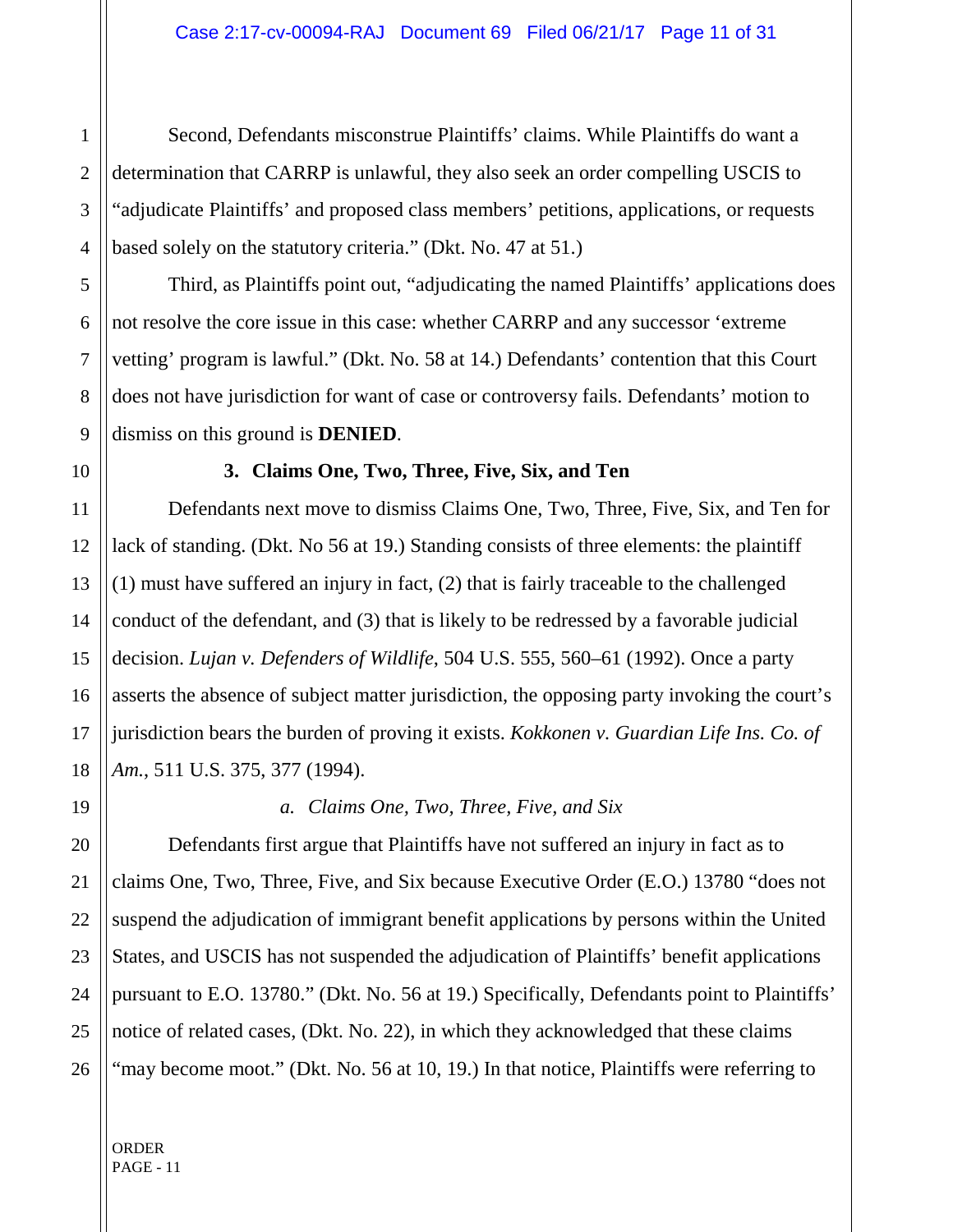3 4 5 6 then-Acting Director of USCIS Lori Scialabba's memo regarding E.O. 13769—the predecessor to E.O. 13780—in which she stated that E.O. 13769 "does not affect USCIS adjudication of applications and petitions filed for or on behalf of individuals in the United States regardless of their country of nationality." (Dkt. No. 22 at 2–3; Dkt. No. 56-1.) Defendants argue that because adjudication of Plaintiffs' applications have not been suspended pursuant to E.O. 13780, they have not suffered an injury.

The Court makes three observations in response to Defendants' arguments. First, Plaintiffs stated only that their claims *may* be moot, and made such statements prior to the president issuing E.O. 13780. Second, Acting Director Scialabba's memo pertained to E.O. 13769, which was rescinded by E.O. 13780, and therefore no longer has relevance.

Third, Plaintiffs' claims do establish an injury in fact. Claims One and Two allege that Defendants have interpreted the first E.O. and "will interpret the Second EO to authorize the suspension" of immigration applications. (Dkt. No. 47 at ¶ 251, 257.) Claim Three, which is based on the Establishment Clause, alleges that the "Second EO is intended to target a specific religious faith—Islam," because Defendants are "not pursuing a course of neutrality with regard to different religious faiths." (Id. at ¶ 261.) Claim Five is a Due Process challenge based on Plaintiffs being "denied immigration benefits for which they are statutorily eligible, and to which they are entitled by law." (Id. at ¶ 266.) Claim Six alleges an Equal Protection violation in that Defendants' indefinite suspension of applications under CARRP and E.O. 13780 discriminates on the basis of "country of origin" and is "substantially motivated by animus toward—and has a disparate effect on—Muslims." (Id. at ¶¶ 268–69.) Furthermore, even if E.O. 13780 does not suspend the applications, Plaintiffs allege that CARRP or another "extreme vetting" program,[4](#page-11-0) independent of E.O. 13780, suspended Plaintiffs' applications or will suspend applications of the putative class, and that such suspension was unlawful. This is

1

2

7

8

9

10

11

12

13

14

15

16

17

18

19

20

21

22

23

24

<span id="page-11-0"></span>25

4 See note 2, *supra*.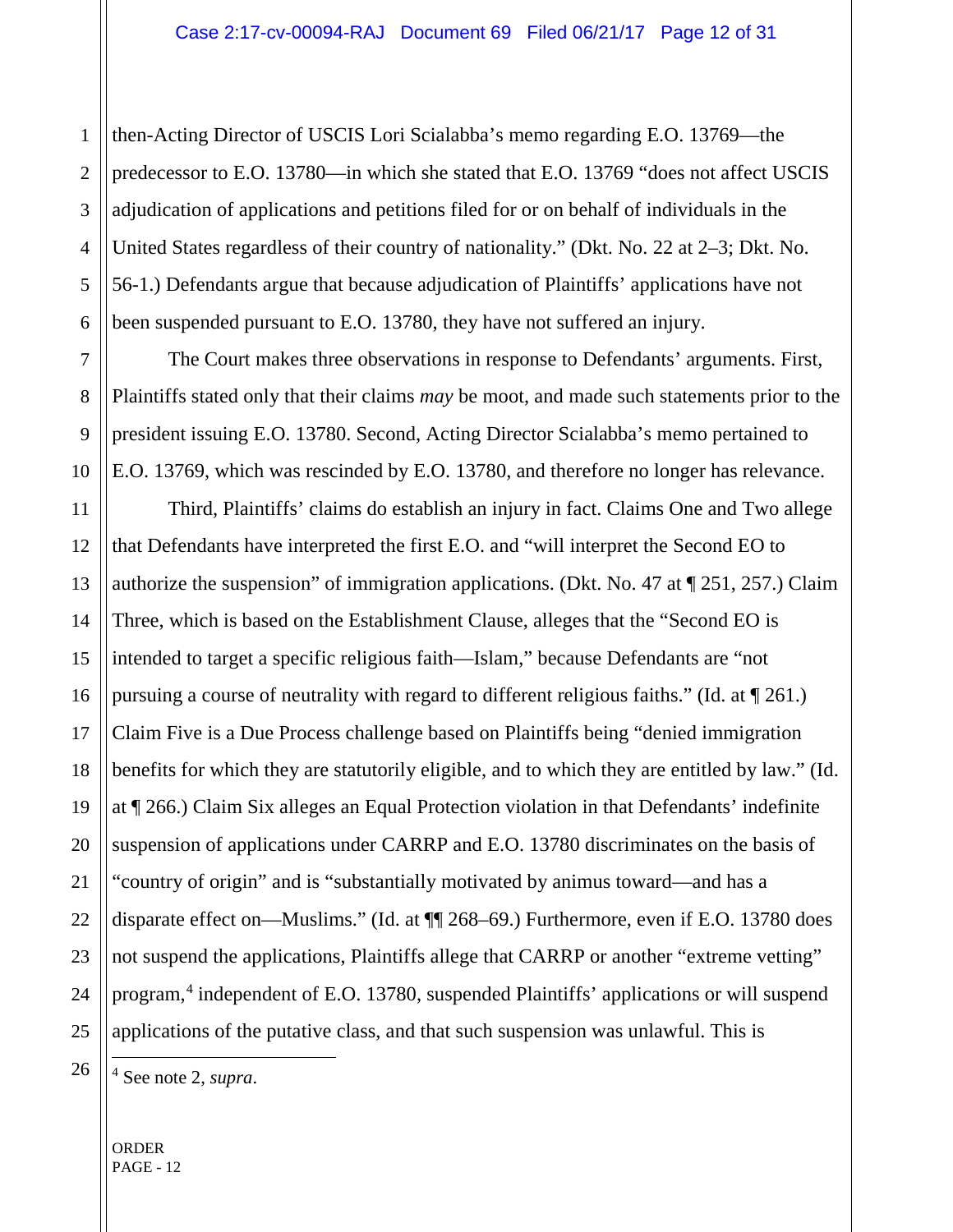1 sufficient to survive a motion to dismiss.

Another consideration for the Court is that USCIS has now acted on all of the applications of the named Plaintiffs, after up to three and a half years of inactivity. (Dkt. No. 58 at 11–12.) Curiously, USCIS's actions on these applications took place almost immediately after Plaintiffs were added as proposed class representatives. To the extent that Defendants argue this fact moots Plaintiffs' claims, "[i]t is well settled that 'a defendant's voluntary cessation of a challenged practice does not deprive a federal court of its power to determine the legality of the practice.'" *Friends of the Earth, Inc. v. Laidlaw Envtl. Servs., Inc.*, 528 U.S. 167, 189 (2000) (quoting *City of Mesquite v. Aladdin's Castle, Inc.*, 455 U.S. 283, 289 (1982)). It is the party asserting mootness that has the "heavy burden of persuading" the Court that the challenged conduct will not resume. *Id.* This standard is a "stringent" one, and even "if subsequent events made it absolutely clear that the allegedly wrongful behavior could not reasonably be expected to recur," a case only "might become moot." *Id.*

Here, Plaintiffs allege this unlawful practice has been ongoing since the inception of the CARRP program in 2008. Plaintiff Wagafe waited three and a half years for action on his application. That prompt action has been taken on Plaintiffs' applications subsequent to their being named class representatives does not convince the Court that Defendants have met their burden that the alleged unlawful conduct could not reasonably be expected to recur. Furthermore, acting on applications subjected to CARRP—that were highlighted by a lawsuit challenging it—is very different than voluntary cessation of the CARRP program.

#### *b. Claim Ten*

Defendants next argue that Plaintiffs lack standing to assert Claim Ten—a violation of the Constitution's Uniform Rule of Naturalization Clause—because (1) there is no private right of action under the clause, and (2) even if CARRP violated the clause,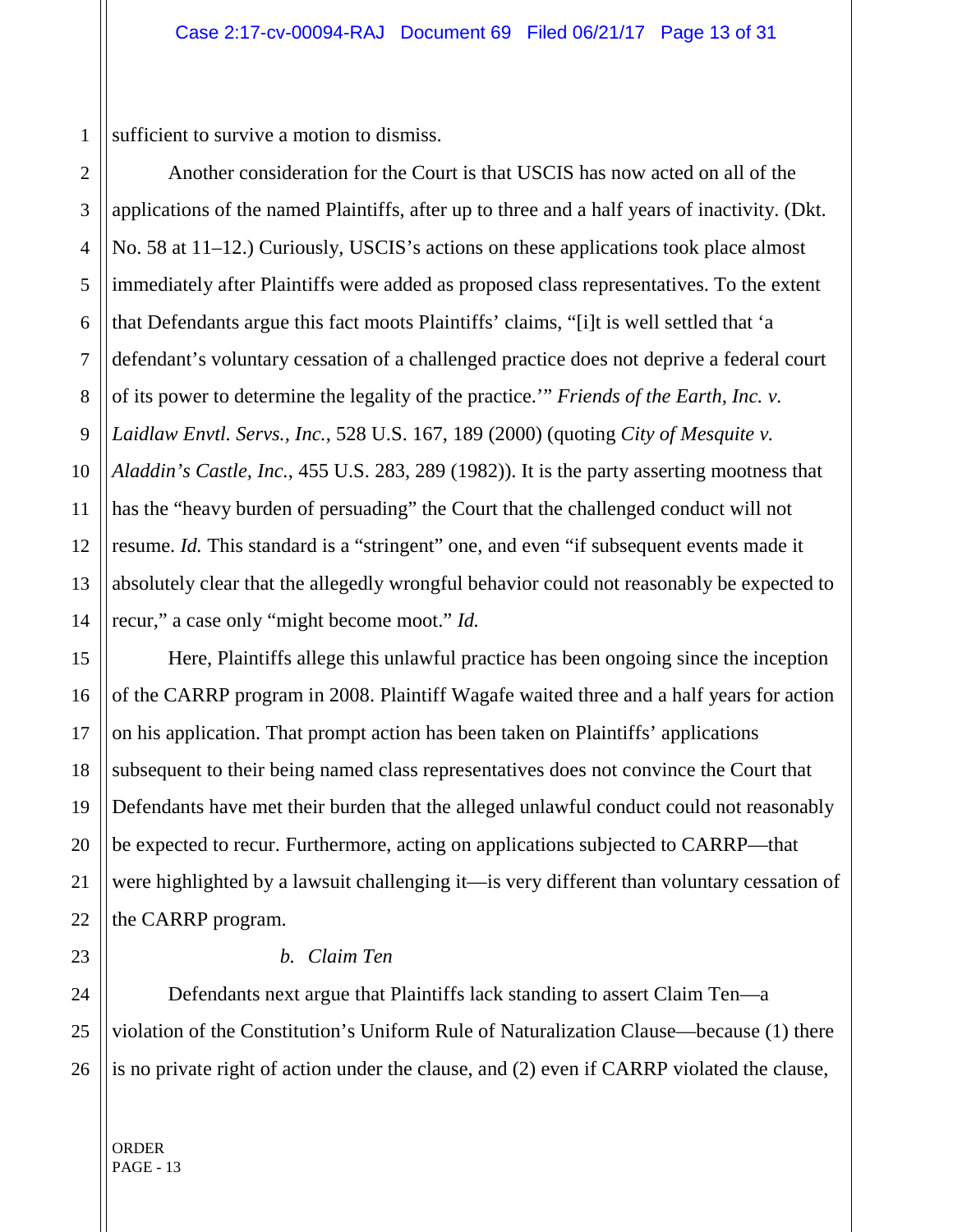Congress would be injured, not Plaintiffs. (Dkt. No. 56 at 21–22.)

As to Defendants' first argument, the cases cited do not support it. *Flores v. City of Baldwin Park* dealt with a remand issue and whether the Uniform Rule of Naturalization Clause completely preempted state law. 2015 WL 756877, \*3 (C.D. Cal. Feb. 23, 2015). *Cazarez-Gutierrez v. Ashcroft* dealt with sentencing. 382 F.3d 905, 912 (9th Cir. 2004). And *Korab v. Fink* mentioned the history of the clause but nowhere in that opinion does this Court find the proposition that a private litigant does not have standing to bring suit for its violation. 797 F.3d 572, 580–81 (9th Cir. 2014). In contrast, a naturalization applicant was allowed to challenge a state law which barred naturalization on the basis of homosexuality because "the resulting inconsistencies undermine[d]" the Uniform Rule of Naturalization Clause. *Nemetz v. I.N.S.*, 647 F.2d 432, 435 (4th Cir. 1981).

Defendants' second argument—that it is Congress, and not Plaintiffs, that would be injured—also fails. Assuming Congress would be injured by CARRP's alleged addition of non-statutory and substantive requirements to naturalization, it does not follow that Plaintiffs could not also be injured. For once Congress "establishes such uniform rule [of naturalization], those who come within its provisions are entitled to the benefit thereof as a matter of right, not as a matter of grace." *See Schwab v. Coleman*, 145 F.2d 672, 676 (4th Cir. 1944). Defendants' motion to dismiss Claims One, Two, Three, Five, Six, and Ten on the basis of standing is **DENIED**.

#### **4. Extreme Vetting Claims**

Defendants argue that Plaintiffs' claims "concerning 'extreme vetting' under E.O. 13780 must be dismissed" for failure to allege sufficient facts to support them. (Dkt. No. 56 at 22.) While the Court agrees that any claims about enjoining a potential future extreme vetting program may be premature, Defendants do not direct the Court to any specific claims for relief that must be dismissed. The only claim for relief that even

ORDER PAGE - 14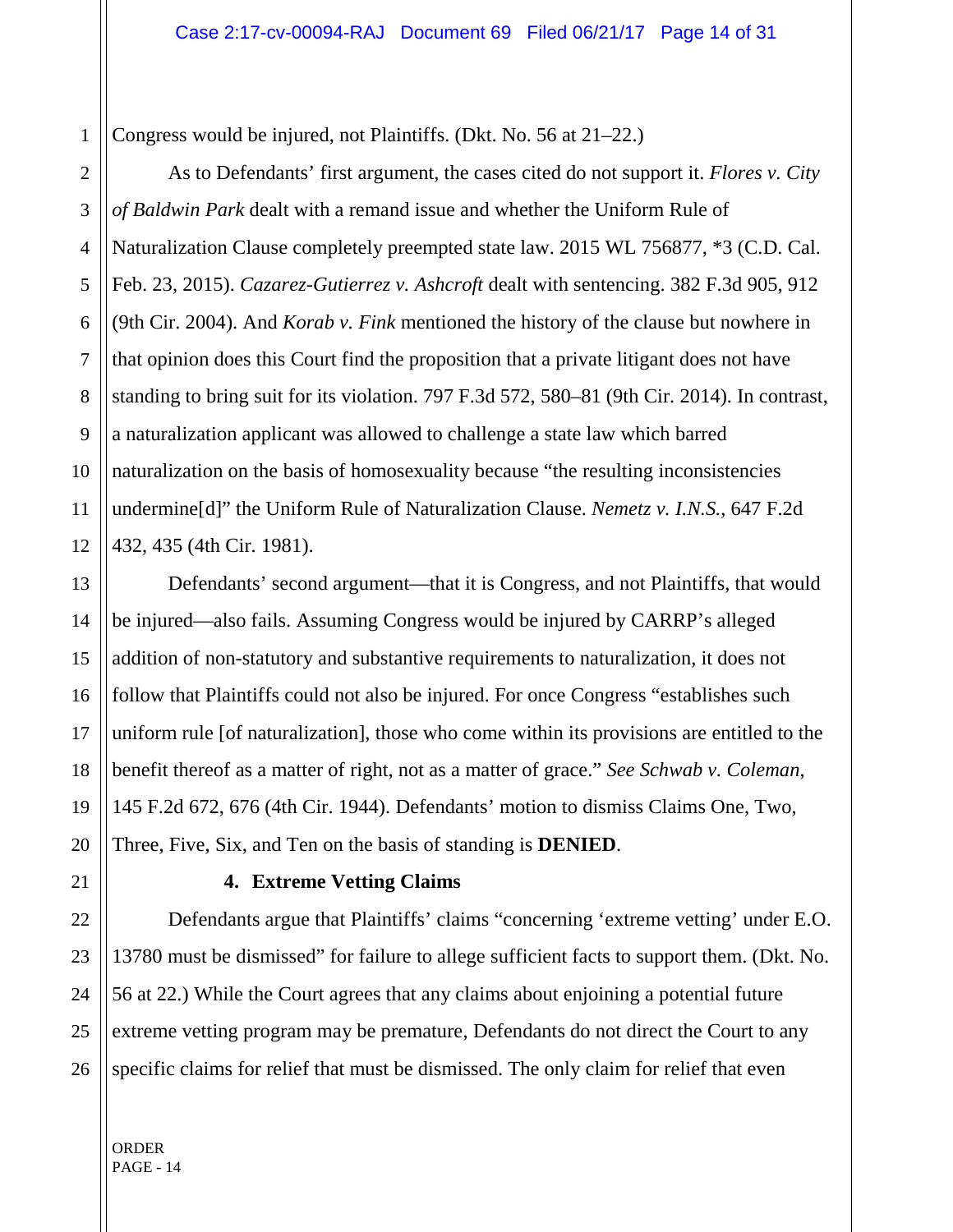mentions "extreme vetting"<sup>[5](#page-14-0)</sup> is Claim Four. (Dkt. No. 47 at ¶ 263.) This claim alleges a Due Process violation for failure to give Plaintiffs and members of the putative classes "notice of their classification under CARRP (or successor 'extreme vetting' program), a meaningful explanation of the reason for such classification, and any process by which Plaintiffs can challenge their classification." (*Id.*) The Court cannot enjoin a program that is currently nonexistent; if the Court ultimately enjoins CARRP, and Defendants implement a successor program substantially similar to CARRP,<sup>[6](#page-14-1)</sup> such conduct would be in violation of the Court's injunction. The main thrust of this case is the legality of CARRP. The Court will not dismiss Plaintiffs' claims because they include allegations of a possible future and unlawful program that would embody CARRP in all but name.

**5. Claim Four** 

Defendants next argue that Plaintiffs' Fourth Claim for relief, which alleges a Due Process violation, should be dismissed because Plaintiffs have not been deprived of a protected liberty or property interest. (Dkt. No. 56 at 23.)

Procedural Due Process claims "hinge[] on proof of two elements: (1) a protect[ed] liberty or property interest . . . and (2) a denial of adequate procedural protections." *Foss v. Nat'l Marine Fisheries Serv.*, 161 F.3d 584, 588 (9th Cir. 1998). Given CARRP's apparently clandestine nature, and a lack of opposition from Defendants on this point, the second element is met. Thus, the issue is whether Plaintiffs have asserted a protected liberty or property interest in having their applications adjudicated lawfully. "To have a property interest in a benefit, a person clearly must have more than an abstract need or desire for it. He must have more than a unilateral expectation of it. He

1

2

<span id="page-14-0"></span><sup>&</sup>lt;sup>5</sup> Two of the proposed classes in the second amended complaint—but not the motion for class certification—contain "extreme vetting" in their title, but bear no relevance to the motion to dismiss.

<span id="page-14-1"></span> $6$  As Plaintiffs point out, due to the secretive nature of CARRP, it is plausible such a program is already in existence. (Dkt. No. 47 at  $\P$  19 n.1, 59.)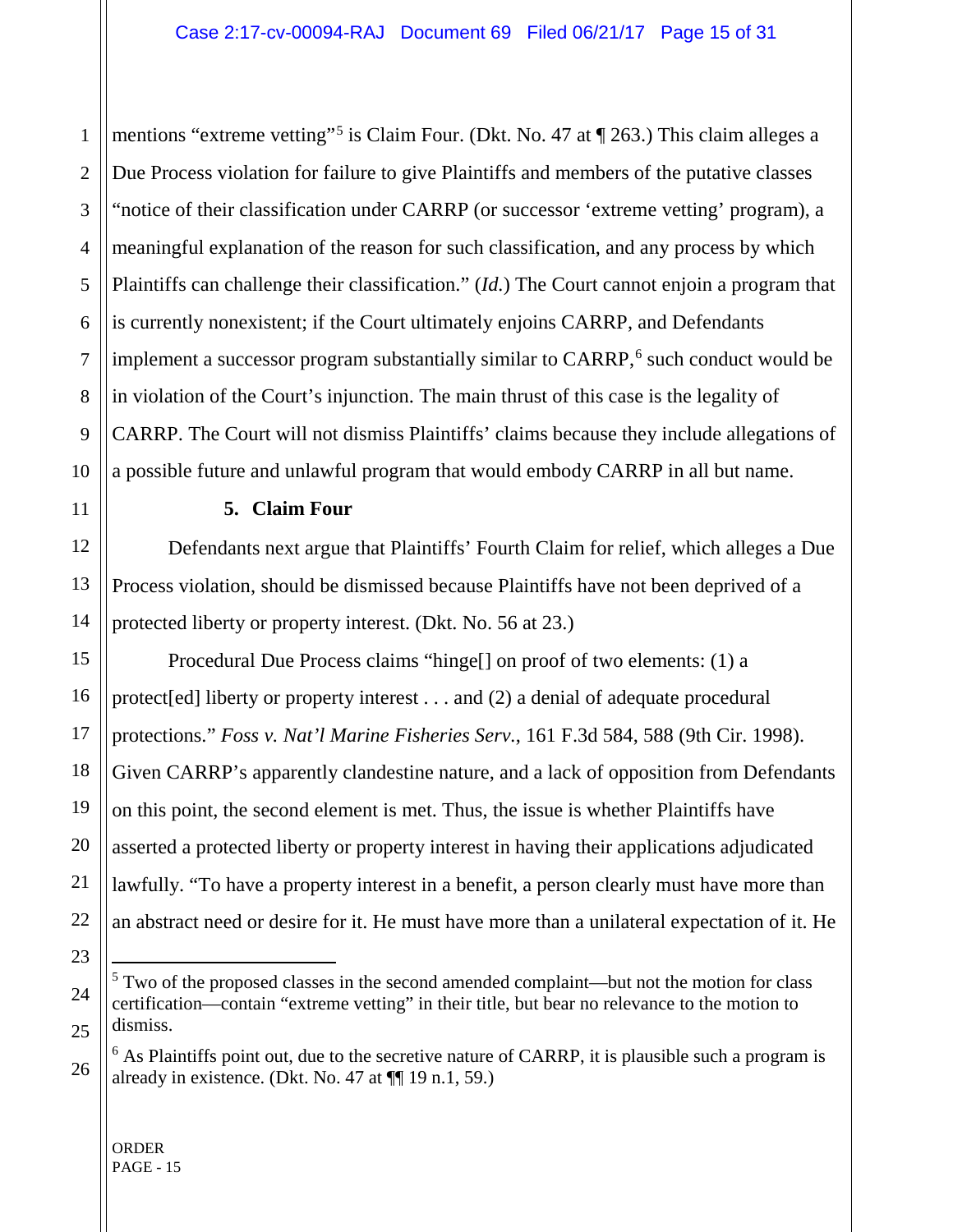must, instead, have a legitimate claim of entitlement to it." *Bd. of Regents of State Colls. v. Roth*, 408 U.S. 564, 577 (1972).

The Ninth Circuit, and other courts, have held that naturalization applicants have a property interest in seeing their applications adjudicated lawfully. *Brown v. Holder*, 763 F.3d 1141, 1147 (9th Cir. 2014); *see also Ching v. Mayorkas*, 725 F.3d 1149, 1155 (9th Cir. 2013) (finding a constitutionally protected interest in nondiscretionary immigration applications); *I.N.S. v. Pangilinan*, 486 U.S. 875, 884 (1988) (noting there is no discretion to deny naturalization if an applicant is otherwise qualified); *Schwab*, 145 F.2d at 676–77 ("[T]hose who come within [the Uniform Rule of Naturalization] are entitled to the benefit thereof as a matter of right[.]"); *United States v. Shanahan*, 232 F.169, 171 (E.D. Pa. 1916) ("It is, of course, true that . . . admission to citizenship . . . is not a right, but a privilege . . . . When an applicant has met all the requirements of the law, the privilege accorded him ripens into a right . . . he is entitled to citizenship."). As the United States Supreme Court explained nearly 100 years ago:

The opportunity to become a citizen of the United States is said to be merely a privilege, and not a right. It is true that the Constitution does not confer upon aliens the right to naturalization. But it authorizes Congress to establish a uniform rule therefor. Article 1, Sec. 8, cl. 4. The opportunity having been conferred by the Naturalization Act, there is a statutory right in the alien to submit his petition and evidence to a court, to have that tribunal pass upon them, and, if the requisite facts are established, to receive the certificate.

*Tutun v. United States*, 270 U.S. 568, 578 (1926).

Defendants counter that "no alien has the slightest right to naturalization." (Dkt. No. 56 at 24 (quoting *Fedorenko v. United States*, 449 U.S. 490, 506 (1981)). However, Defendants' citation of *Fedorenko* omits a significant portion of the quote. The complete citation reads, "'No alien has the slightest right to naturalization *unless all statutory requirements are complied with*.'" *Fedorenko*, 449 U.S. at 506 (quoting *United States v. Ginsberg*, 243 U.S. 472, 474–75 (1917)) (emphasis added). Here, Plaintiffs allege that all

ORDER PAGE - 16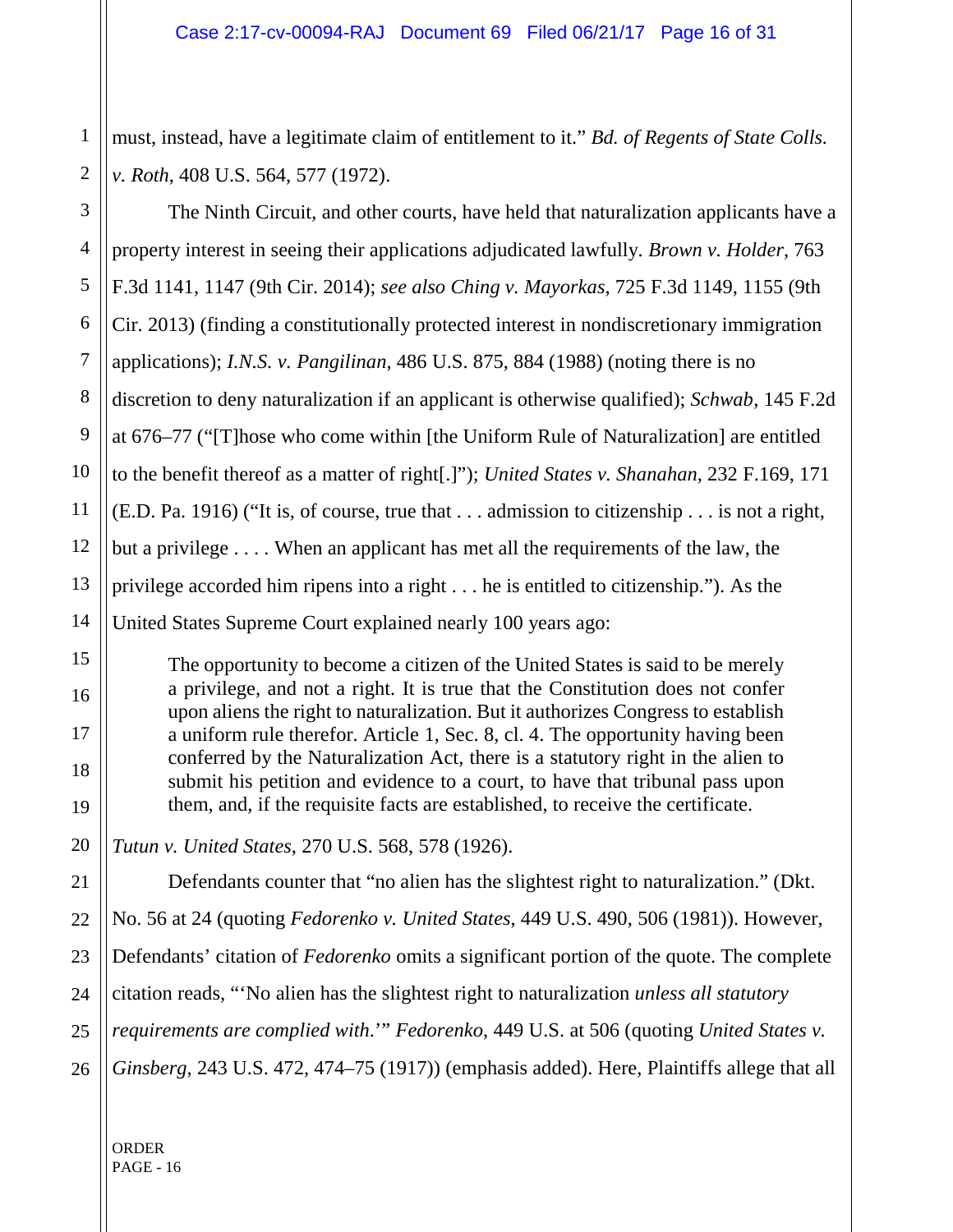3 4 the statutory requirements have been complied with, and the application of CARRP's extra-statutory requirements deprives Plaintiffs of the right to which they are entitled. This is sufficient to allege a violation of due process. Defendants' motion to dismiss Claim Four is DENIED as to the Naturalization Class.

Plaintiffs who seek adjustment of their status is a different matter. "The status of an alien . . . may be adjusted by the Attorney General, in his discretion." 8 U.S.C. § 1255(a). As numerous courts have held, discretionary relief, such as adjustment of status, is not a protected property interest. *Sandoval-Luna v. Mukasey*, 526 F.3d 1243, 1247 (9th Cir. 2008); *McCreath v. Holder*, 573 F.3d 38, 41 (1st Cir. 2009); *Hamdan v. Gonzales*, 425 F.3d 1051, 1060 (7th Cir. 2005); *Nativi-Gomez v. Ashcroft*, 344 F.3d 805, 808 (8th Cir. 2003). Therefore, Plaintiffs who seek an adjustment of status cannot claim a due process violation, and Claim Four is **DISMISSED WITH PREJUDICE** as to the Adjustment Class.

Finally, Defendants argue that Plaintiffs do not have a constitutionally protected interest in the pace of their adjudication. (Dkt. No. 56 at 24.) However, this misconstrues Plaintiffs' claims. Plaintiffs' case centers on their allegation that an extra-statutory policy based on discriminatory and illegal criteria is blocking the fair adjudication of immigration benefits of which they are statutorily eligible. (*See* Dkt. No. 58 at 23.) Pace of the adjudication is a byproduct of that allegation, not the allegation itself. The Court therefore will not address Defendants' argument.

#### **6. Claim Seven**

Defendants argue that Plaintiffs' Claim Seven—that CARRP violates the INA must be dismissed because the INA does not create a private right of action, and therefore Plaintiffs lack standing. (Dkt. No. 56 at 26.) The Court need not decide whether Congress has implied a private right of action under the INA, because Plaintiffs are challenging agency action. Section 10(a) of the Administrative Procedure Act (APA) provides a right

1

2

5

6

7

8

9

10

11

12

13

14

15

16

17

18

19

20

21

22

23

24

25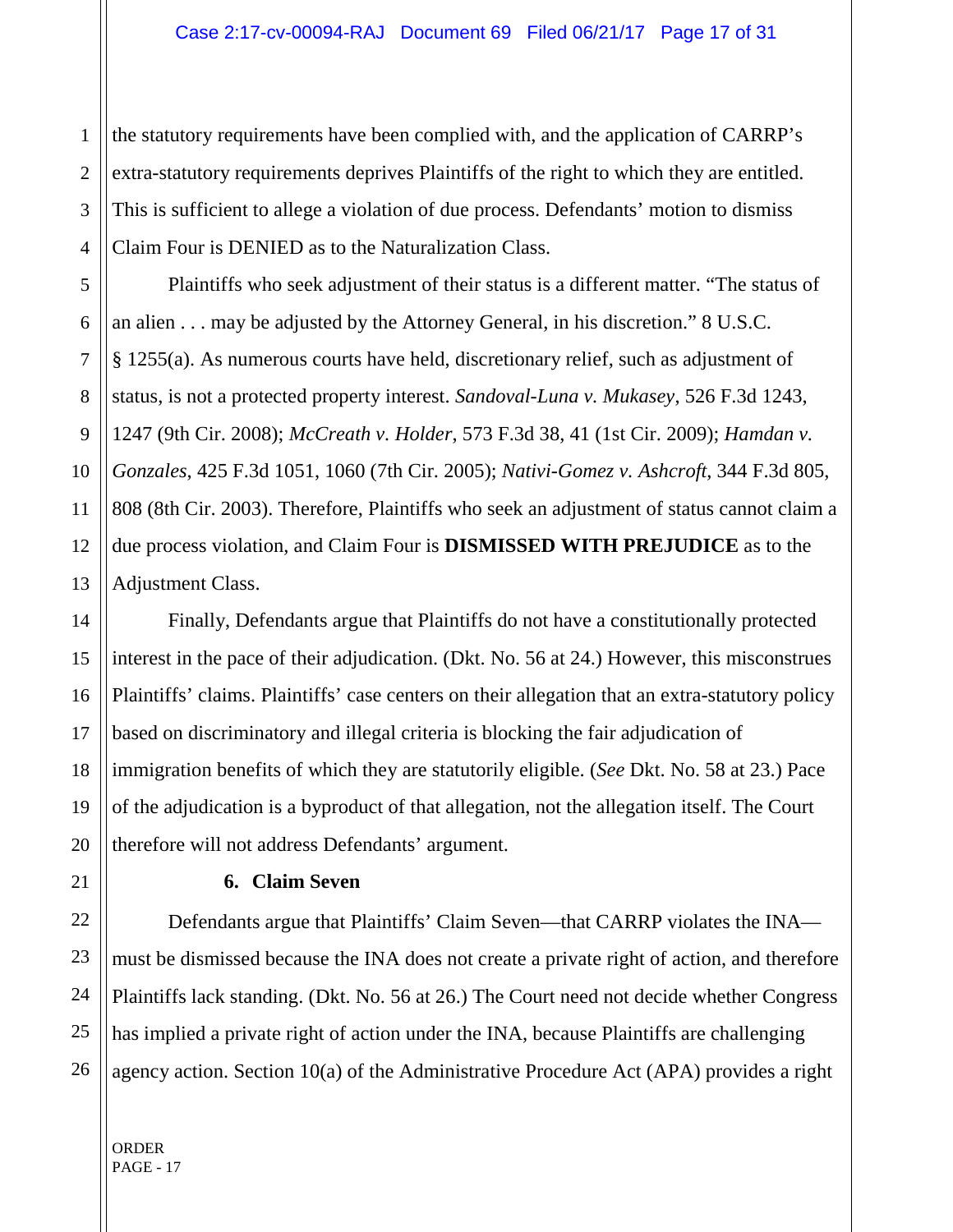1 2 3 4 5 6 7 8 9 10 11 12 13 of action for plaintiffs who challenge administrative action that violates a federal statute. Any "person . . . adversely affected or aggrieved by agency action within the meaning of a relevant statute, is entitled to judicial review thereof." 5 U.S.C. § 702; *see also Cetacean Cmty. v. Bush*, 386 F.3d 1169, 1176–77 (9th Cir. 2004) ("[T]he end result is the same whether the underlying statute grants standing directly or whether the APA provides the gloss that grants standing. In both cases, the plaintiff can bring suit to challenge the administrative action in question. In the first case, the substantive statute grants statutory standing directly to the plaintiff. In the second case, the substantive statute is enforced through Section 10(a) of the APA."); *Hernandez-Avalos v. I.N.S.*, 50 F.3d 842, 846 (10th Cir. 1995) ("[A] plaintiff who lacks a private right of action under the underlying statute can bring suit under the APA to enforce the statute."). The proper question for the Court, therefore, is whether Section 10(a) of the APA applies to Plaintiffs' suit.

Whether Section 10(a) applies to a given suit turns on whether a plaintiff is "arguably within the zone of interests to be protected or regulated by the statute or constitutional guarantee in question." *Ass'n of Data Processing Serv. Orgs., Inc. v. Camp*, 397 U.S. 150, 153 (1970). The "'zone of interests' test is 'not meant to be especially demanding,' and a court should deny standing only 'if the plaintiff's interests are so marginally related to or inconsistent with the purposes implicit in the statute that it cannot reasonably be assumed that Congress intended to permit the suit.'" *Cetacean*, 386 F.3d at 1177 (quoting *Clarke v. Sec. Indus. Ass'n*, 479 U.S. 388, 399 (1987)). The "benefit of any doubt goes to the plaintiff." *Match-E-Be-Nash-She-Wish Band of Pottawatomi Indians v. Patchak*, 132 S. Ct. 2199, 2210 (2012). Under this standard, it is arguable that those applying for immigration benefits fall within the zone of interests of the statute that sets forth the requirements for obtaining those benefits. Accordingly, Defendants' motion to dismiss Plaintiffs' Claim Seven is **DENIED**.

ORDER PAGE - 18

14

15

16

17

18

19

20

21

22

23

24

25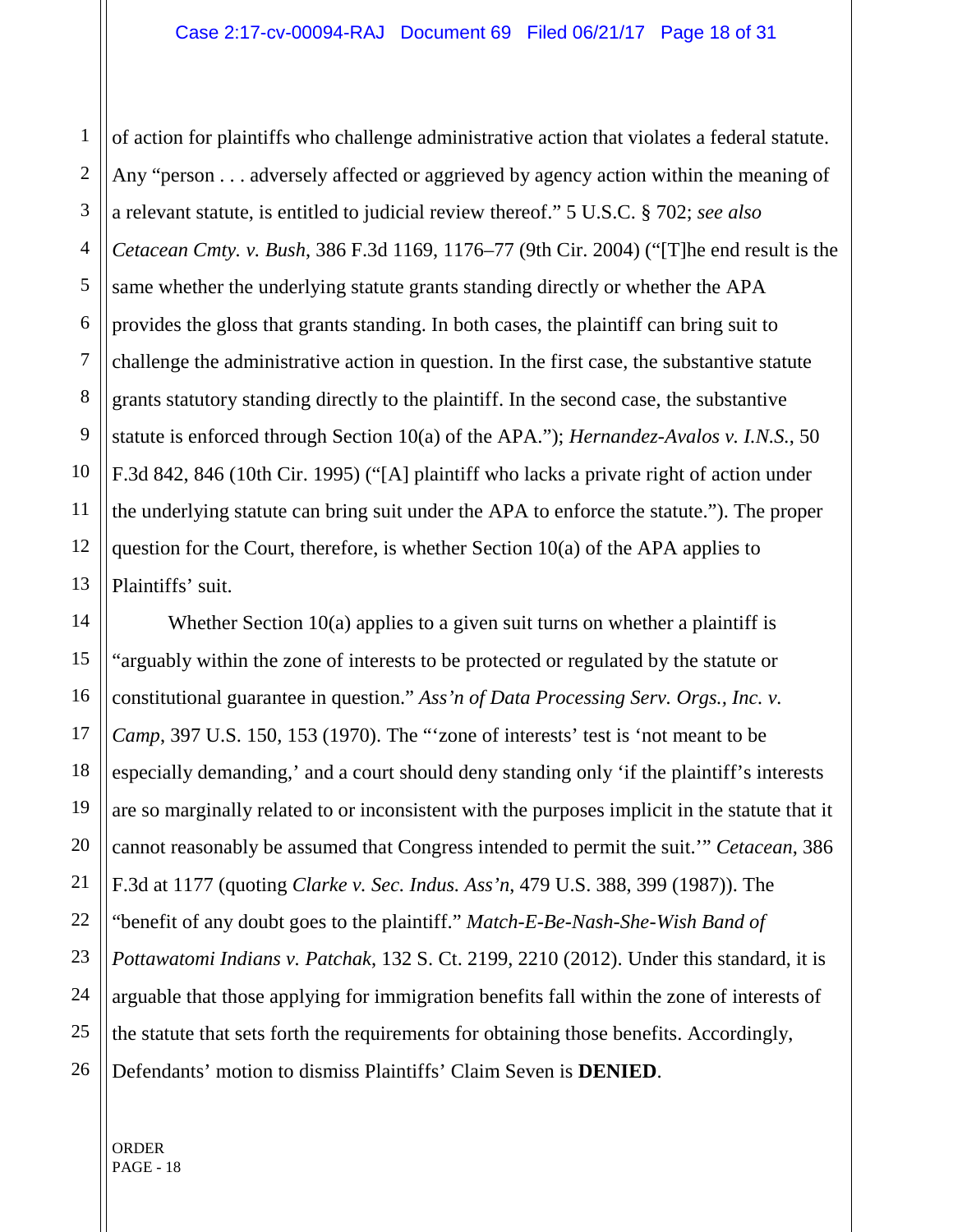### **7. Claim Eight**

Defendants move the Court to dismiss Plaintiffs' Claim Eight—that CARRP is a final agency action that is arbitrary and capricious and in violation of the INA and USCIS's statutory authority—for failure to state a claim because it does not relate to a final agency action. (Dkt. No. 56 at 29.)

Under the APA, for an agency action to be reviewable, it must be final. 5 U.S.C. § 704. An action is final if it (1) "mark[s] the 'consummation' of the agency's decisionmaking process," and (2) is "one by which 'rights or obligations have been determined," or from which 'legal consequences will flow.'" *Bennet v. Spear*, 520 U.S. 154, 178 (1997) (quoting *Port of Boston Marine Terminal Ass'n. v. Rederiaktiebolaget Transatlantic*, 400 U.S. 62, 71 (1970)).

Defendants argue that "the CARRP handling process" and the delays caused by CARRP are not final agency actions. However, Defendants again misrepresent Plaintiffs' claim. Plaintiffs allege that CARRP—the policy itself—is a final agency action, "not any one applicant's adjudication thereunder." (Dkt. No. 58 at 30; Dkt. No. 47 at ¶ 280.) The Court therefore analyzes whether the overall CARRP policy, its inception and implementation, constitutes final agency action under the *Bennet* test.

Plaintiffs allege that USCIS initiated CARRP in 2008, and since that time, it has been responsible for delaying and denying thousands of immigration applications. (See Dkt. No. 47 at ¶¶ 55–97.) The first prong is met because CARRP is an active program implemented by the agency and represents the culmination of USCIS's decision making process. The implementation of CARRP affects the thousands of applicants whose qualified applications are allegedly indefinitely delayed or denied without explanation. The second prong is met because this results in distinct legal consequences. The Court therefore finds that CARRP is a final agency action. Defendants' motion to dismiss Claim Eight is **DENIED**.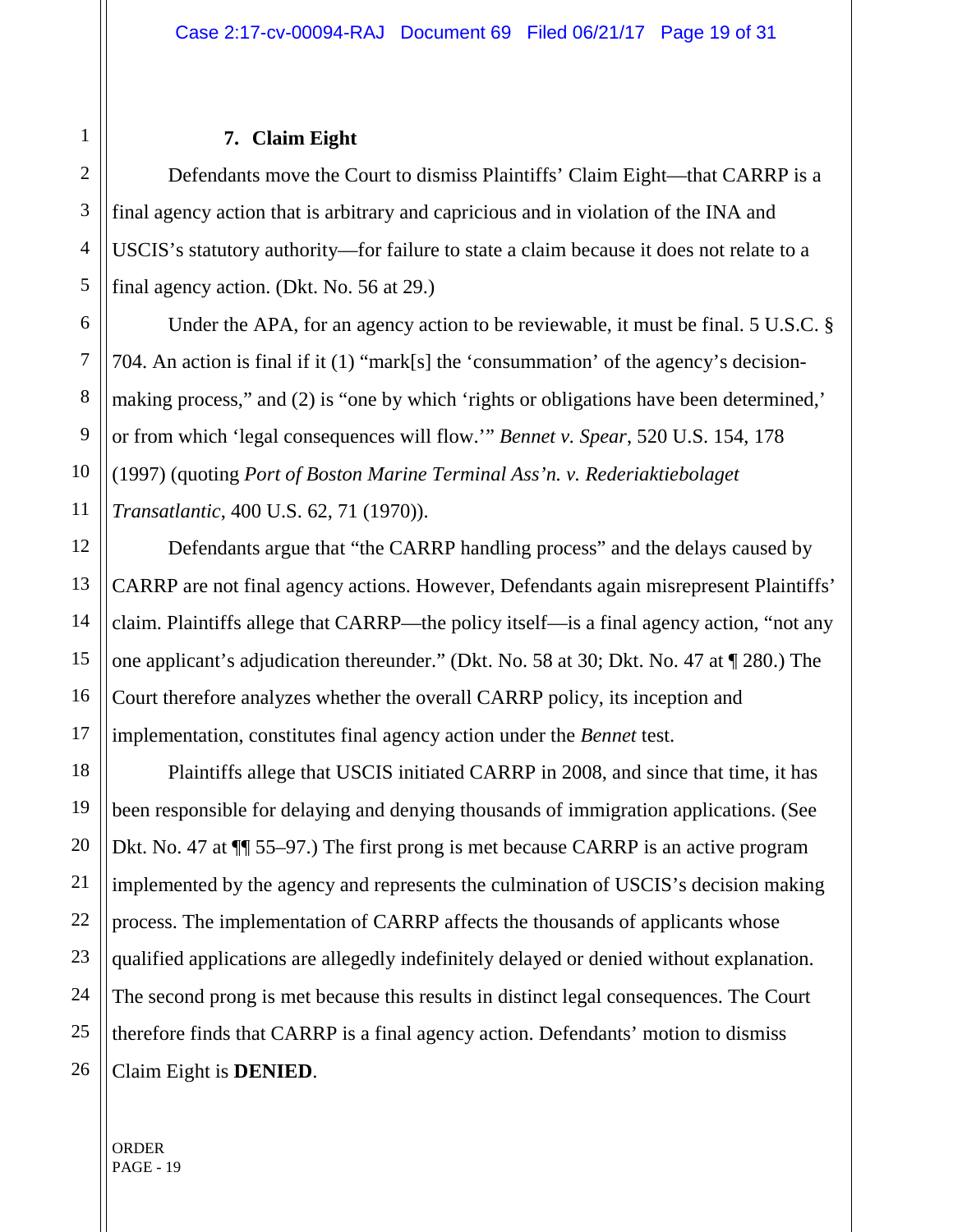#### **8. Claim Nine**

Finally, Defendants move to dismiss Plaintiffs' Claim Nine—that CARRP was not properly subjected to the notice-and-comment procedure—because it is not a substantive or legislative rule. Under the APA, an agency may issue a "legislative rule" only by using the APA's notice-and-comment procedure. 5 U.S.C. § 553 (b), (c); *Hemp Indus. Ass'n v. DEA*, 333 F.3d 1082, 1087 (9th Cir. 2003). Failure to implement the notice-and-comment procedure invalidates the resulting regulation. *See Paulsen v. Daniels*, 413 F.3d 999, 1008 (9th Cir. 2005). Exempt from this rule, however, are "interpretive rules, general statements of policy, or rules of agency organization, procedure or practice." 5 U.S.C. § 553(b)(3)(A); *Mora-Meraz v. Thomas*, 601 F.3d 933, 939 (9th Cir. 2010). Defendant's motion to dismiss Claim Nine therefore turns on whether CARRP is classified as an interpretive rule or substantive rule.

"For purposes of the APA, substantive rules are rules that create law . . . imposing general, extrastatutory obligations pursuant to authority properly delegated by Congress." *S. Cal. Edison Co. v. F.E.R.C.*, 770 F.2d 779, 783 (9th Cir. 1985). On the other hand, "the critical feature of interpretive rules is that they are 'issued by an agency to advise the public of the agency's construction of the statutes and rules which it administers.'" *Perez v. Morg. Bankers Ass'n*, 135 S. Ct. 1199, 1204 (2015) (quoting *Shalala v. Guernsey Memorial Hospital*, 514 U.S. 87, 99 (1995)). In the Ninth Circuit, a substantive or legislative rule will be found "(1) when, in the absence of the rule, there would not be an adequate legislative basis for enforcement action; (2) when the agency has explicitly invoked its general legislative authority; $[^7]$  $[^7]$  $[^7]$  or (3) when the rule effectively amends a prior legislative rule." *Hemp Indus.*, 333 F.3d at 1087 (citing *Am. Mining Congress v. Mine Safety & Health Admin.*, 995 F.2d 1106, 1109 (D.C. Cir. 1993)).

<span id="page-19-0"></span>

 $<sup>7</sup>$  The parties agree that the second element does not apply here and the Court will not consider it.</sup>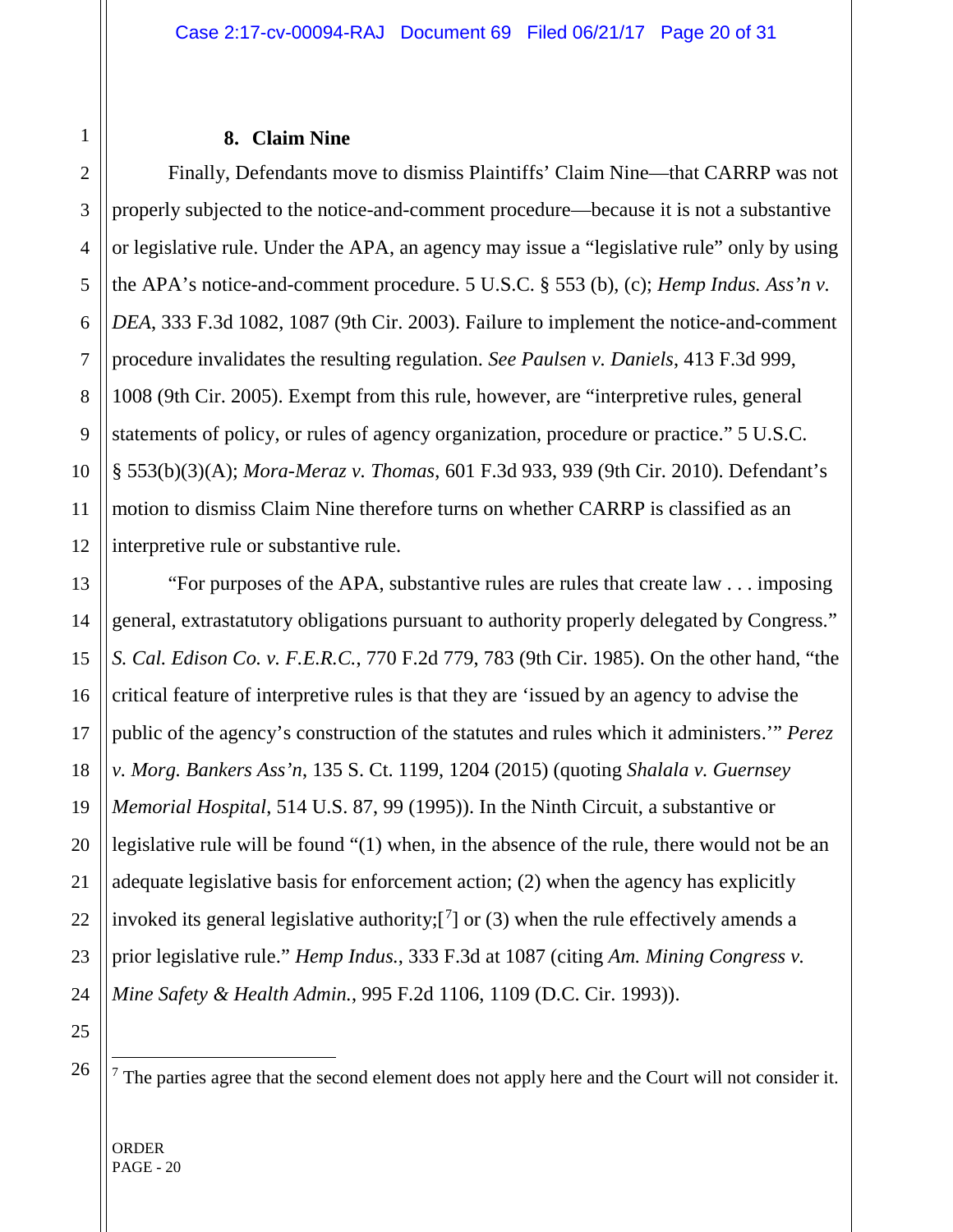Defendants argue that the statutes and regulations already in place in the INA, 8 U.S.C. §§ 1255, 1357(b), 1423–1427, and 1429, "constitute an adequate legislative basis for USCIS to undertake the procedural steps laid out by CARRP in the adjudication of benefit applications." (Dkt. No. 56 at 31.) The Court finds that the sections cited of the INA do not support Defendants' argument. For example, Defendants maintain that because 8 U.S.C. § 1446(a) requires a "personal investigation of the person applying for naturalization," an adequate legislative basis for CARRP exists. (Dkt. No. 56 at 31.) However Plaintiffs' allegations suggest that CARRP goes well beyond a personal investigation and instead "creates a separate substantive regime for immigration application processing and adjudication." (Dkt. No. 58 at 28; Dkt. No. 47 at ¶ 95.) Plaintiffs allege that "[u]nder CARRP, non-statutory indicators of a national security concern include travel through or residence in areas of known terrorist activity; a large scale transfer or receipt of funds; a person's employment, training, or government affiliations . . . [;] or other suspicious activities." (Dkt. No. 47 at  $\P$  74.) Those indicators alone may seem like reasonable considerations under a "personal investigation." However, the allegation that the presence of such an indicator therefore labels the application as a "national security concern" and "forbids USCIS from granting the requested benefit," (*id.* at ¶ 92) and guides "officers to deny such applications . . . or delay adjudication as long as possible," (*id.* at 77), taken as true, transports CARRP into the realm of the substantive.

Addressing the third part of the framework, Defendants argue that CARRP does not amend a prior legislative rule but rather "is a process to vet cases with an articulable link to national security concerns and to determine the proper adjudicative action to take within statutory limits." (Dkt. No. 56 at 32.) The Court disagrees. The INA already contains indicators of national security concerns for those seeking lawful permanent resident status, asylum, or a visa. 8 U.S.C.  $\S$  1182(a)(3)(A), (B), and (F), 1227(a)(4)(A)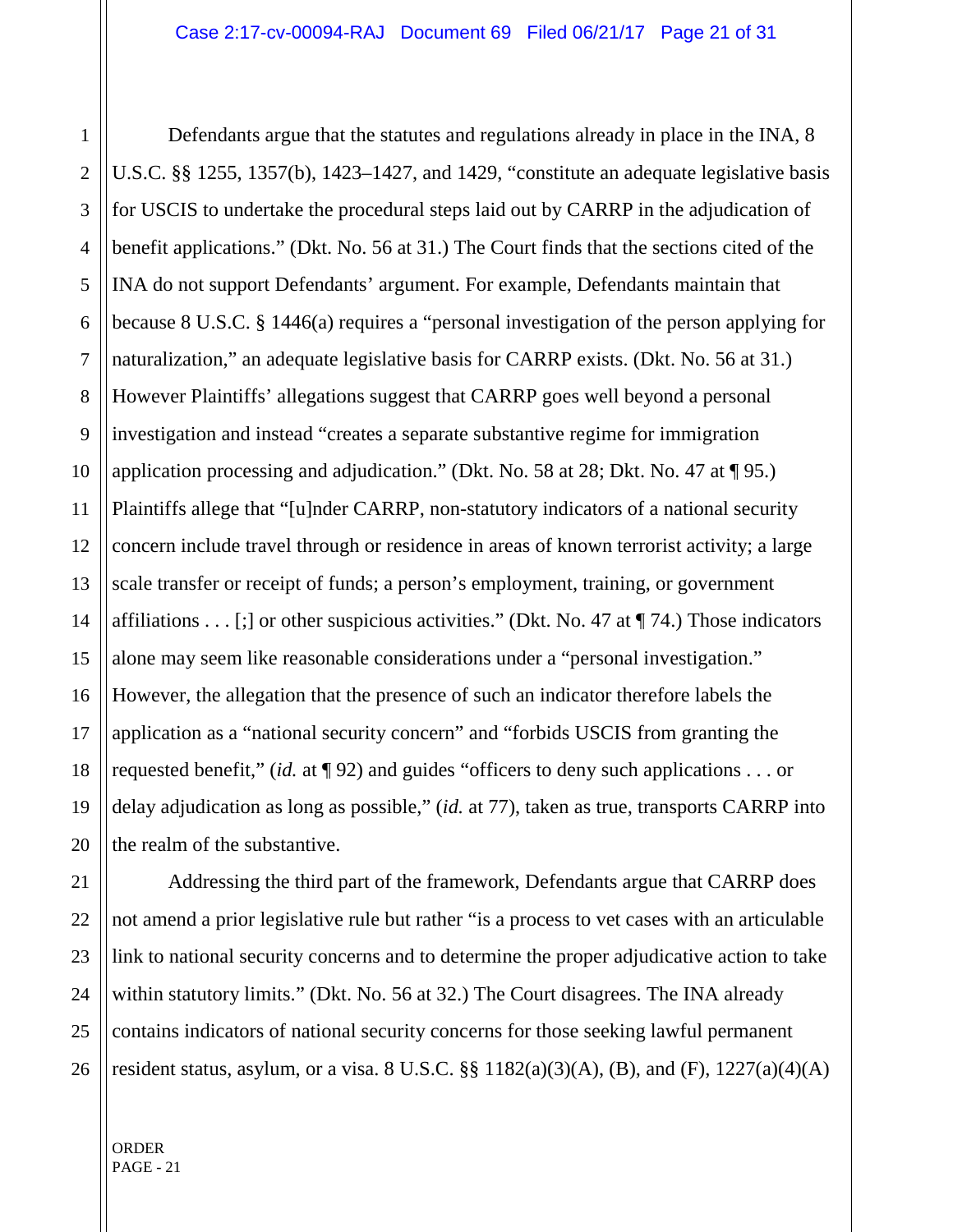1 2 and (B). Taking Plaintiffs' allegations as true, CARRP goes beyond these statutory indicators. CARRP would therefore effectively amend a prior legislative rule.

Finally, the Court notes that because CARRP only came to light through litigation and FOIA requests, (*see* Dkt. No. 47 at ¶ 59), its issuance cannot be said to be interpretive because it "advise[d] the public of" nothing. *See Perez*, 135 S. Ct. at 1204. Accordingly, the Court finds that Plaintiffs allege sufficient facts to support their claim that CARRP is a substantive rule subject to the notice-and-comment procedure of the APA. Defendants' motion to dismiss Claim Nine is **DENIED**.

For the foregoing reasons, the Court **GRANTS IN PART and DENIES IN PART** Defendants' motion to dismiss (Dkt. No. 56). It is granted in that Claim Four is **DISMISSED** as to the Adjustment Class only. It is **DENIED** in all other respects.

3

4

5

6

7

8

9

10

11

12

13

14

15

16

17

18

19

20

21

22

23

24

25

# **9. Plaintiffs' Amended Motion for Class Certification (Dkt. No. 49) 1. Legal Standard for Class Certification**

A party seeking to litigate a claim as a class representative must affirmatively satisfy the requirements of Federal Rule of Civil Procedure 23(a) and the requirements of at least one of the categories under Rule 23(b). *Wal-Mart Stores, Inc. v. Dukes*, 564 U.S. 338, 345 (2011); *Mazza v. Am. Honda Motor Co.*, 666 F.3d 581, 588 (9th Cir. 2012). In determining whether the plaintiffs have carried this burden, the Court must conduct a "rigorous analysis." *General Tel. Co. of Sw. v. Falcon*, 457 U.S. 147, 161 (1982). This inquiry may "entail some overlap with the merits of the plaintiff's underlying claim[,]" though the Court considers the merits only to the extent that they overlap with the requirements of Rule 23 and allow the Court to determine the certification issue on an informed basis. *Ellis v. Costco Wholesale Corp.*, 657 F.3d 970, 981 (9th Cir. 2011). The ultimate decision to certify a class is within the Court's discretion. *Vinole v. Countrywide Home Loans, Inc.*, 571 F.3d 935, 944 (9th Cir. 2009).

26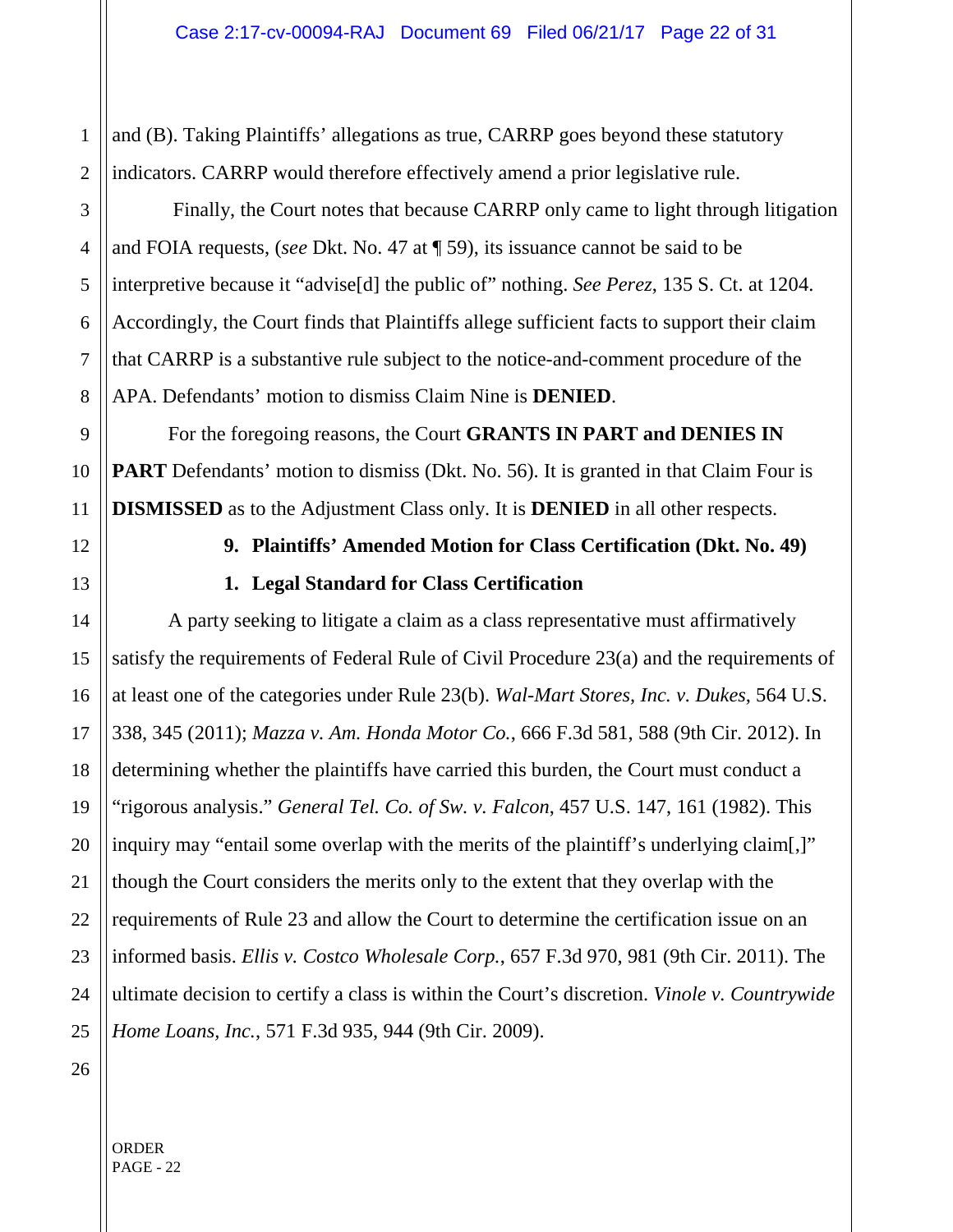#### **2. Rule 23(a) Requirements**

Rule 23(a) requires that one or more members of a class may sue as a representative plaintiff only if (1) the class is so numerous that joinder is impracticable; (2) there are common questions of law or fact to the class; (3) the claims or defenses of representative parties are typical of those of the class; and (4) the representatives will fairly and adequately protect the interests of the absent class members. Fed. R. Civ. P. 23(a); *See also Mazza*, 666 F.3d at 588 (Rule 23(a) requires "numerosity, commonality, typicality and adequacy of representation"). Defendants contest certification on commonality, typicality, and adequacy grounds. (Dkt. No. 60 at 13.) Because a rigorous analysis is required regardless of a defendant's opposition, the Court addresses each requirement independently. However, the Court first addresses Defendants' more general opposition to class certification on standing grounds.

Defendants oppose class certification because "'[a] named plaintiff cannot represent a class alleging [] claims that the named plaintiff does not have standing to raise."' (*Id.*) (quoting *Hawkins v. Comparet-Cassani*, 251 F.3d 1230, 1238 (9th Cir. 2001). Defendants argue that the named Plaintiffs, and all proposed class members, lack standing to challenge (1) CARRP, because "they have disclaimed any interest in obtaining decisions on their pending applications, and (2) an "extreme vetting" program under E.O. 13780, because they have not suffered an injury. (*Id.*)

As to the first argument, the Court has already concluded the Plaintiffs have standing to challenge CARRP. *See* Section II(A)(2)(a) and (b), *supra*. Regarding any "extreme vetting" program, Defendants are correct that Plaintiffs may not have not suffered any injury because Plaintiffs are unaware if such program currently exists. However, as discussed above, Plaintiffs' allegations regarding an "extreme vetting" program safeguard against the Government doing away with CARRP and reinstituting a substantially similar program under a different name, either in an effort to moot

1

2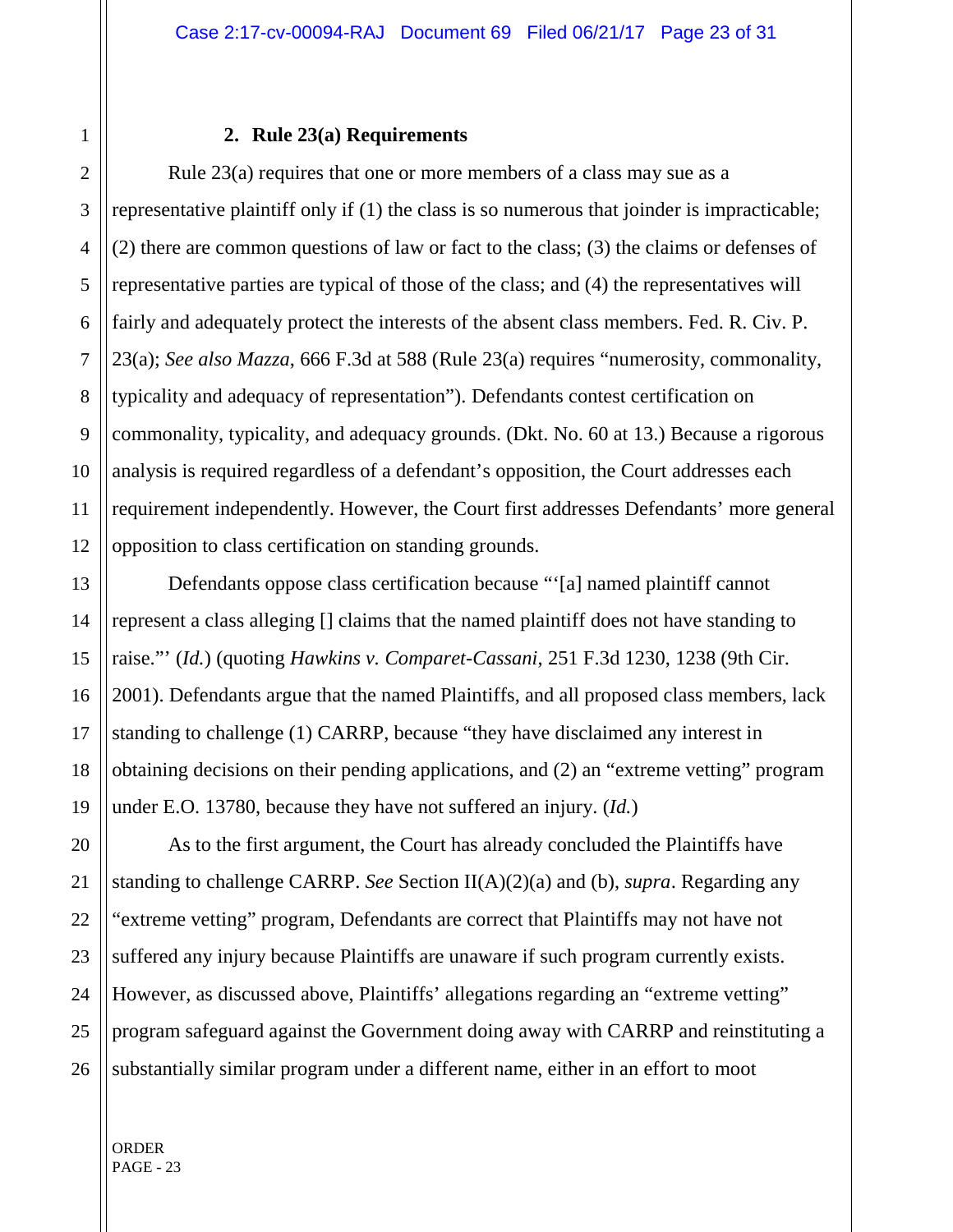Plaintiffs' claims, or insulate CARRP from judicial review. *See* Section II(A)(2)(c), *supra*. As Plaintiffs correctly point out, "[t]o the extent any 'extreme vetting' policy developed pursuant to the Second EO expands or continues CARRP, it will suffer from the same legal deficiencies as CARRP itself." (Dkt. No. 49 at 13–14.) Thus, while the Court cannot preemptively enjoin an "extreme vetting" program, it could enjoin CARRP. If that happens, an "extreme vetting" program developed pursuant to E.O. 13780, which suffers from the same legal deficiencies as CARRP, would violate this Court's order.

#### *a. Numerosity*

Rule 23(a)'s first requirement is satisfied when the proposed class is sufficiently numerous to make joinder of all members impracticable. Fed. R. Civ. P.  $23(a)(1)$ .<sup>[8](#page-23-0)</sup> The numerosity requirement requires the examination of the specific facts of each case, though "in general, courts find the numerosity requirement satisfied when a class includes at least 40 members." *Rannis v. Recchia*, 380 Fed. App'x 646, 651 (9th Cir. 2010); *see also Troy v. Kehe Food Distribs., Inc.*, 276 F.R.D. 642, 652 (W.D. Wash. 2011) (certifying a class of 43 to 54 workers). Here, between July 1, 2013 and September 20, 2013, USCIS reported 2,644 pending applications subjected to CARRP. (Dkt. No. 27- 1 at 164–169.) The putative class likely contains thousands of members. (Dkt. No. 114 at 4; Dkt. No. 51 at 25.) The Court finds that the numerosity requirement is met.

#### *b. Commonality*

Under Rule  $23(a)(2)$ 's commonality requirement, a plaintiff must demonstrate that the "class members' claims 'depend upon a common contention' such that 'determination of its truth or falsity will resolve an issue that is central to the validity of each claim in one stroke.'" *Mazza*, 666 F.3d at 588 (quoting *Dukes*, 564 U.S. at 350). The key inquiry is not whether the plaintiffs have raised common questions, but whether "class treatment will 'generate common *answers* apt to drive the resolution of the litigation." *Abdullah v.* 

<span id="page-23-0"></span>8 Defendants do not dispute numerosity. (*See generally* Dkt. No. 63.)

ORDER PAGE - 24

1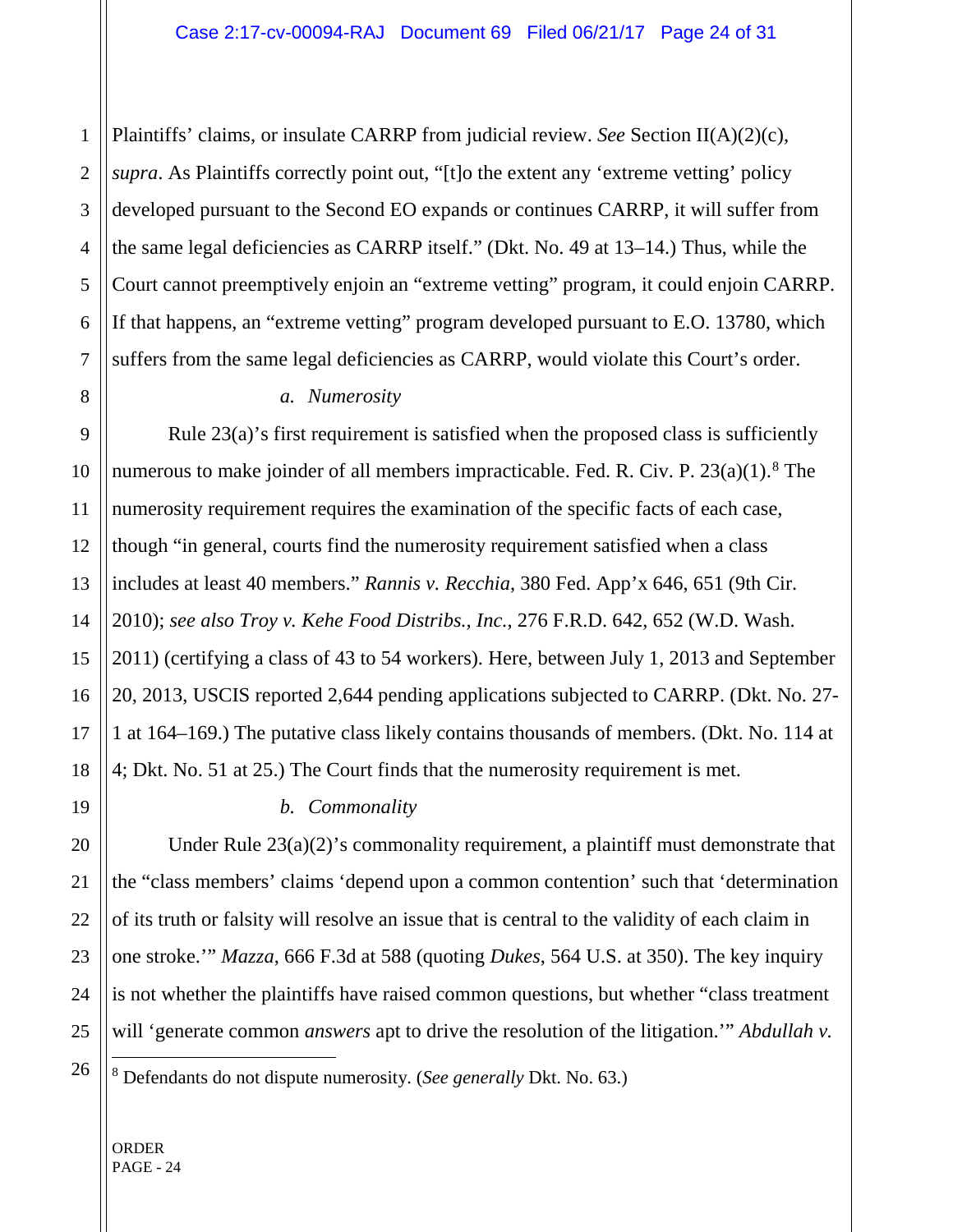*U.S. Sec. Assocs., Inc.*, 731 F.3d 952, 957 (9th Cir. 2013) (quoting *Dukes*, 564 U.S. at 350) (emphasis in original). Every question of law or fact need not be common to the class. Rather, all Rule 23(a)(2) requires is "a single significant question of law or fact." *Id.* (quotation omitted); *see also Meyer v. Portfolio Recovery Assocs.*, 707 F.3d 1036, 1041–42 (9th Cir. 2012). The existence of "shared legal issues with divergent factual predicates is sufficient, as is a common core of salient facts coupled with disparate legal remedies within the class." *Hanlon v. Chrysler Corp.*, 150 F.3d 1011, 1019 (9th Cir. 1998) (amended).

Plaintiffs posit that their claims present numerous common factual and legal issues, including whether:

- CARRP violates the INA by creating additional, non-statutory, substantive criteria that must be met prior to a grant of immigration benefits;
- CARRP violates the APA as a final agency action that is arbitrary and capricious, exceeds statutory authority, and violates the Constitution;
- CARRP constitutes a substantive rule and is therefore unenforceable for failure to provide a notice-and-comment period prior to implementation;
- CARRP violates the Uniform Rule of Naturalization, Article I, Section 8, Clause 4 of the Constitution; and

• CARRP violates the Due Process Clause of the Fifth Amendment.

(Dkt. No. 49 at 19–20.)

Defendants argue that "[a]t the heart of this case is the allegation that USCIS has unreasonably delayed adjudicating" immigration applications and resolution of this allegation requires a "fact-intensive, individualized inquiry into the causes of the delay in each case." (Dkt. No. 60 at 15.) This is incorrect. Plaintiffs' claim is that CARRP is an unlawful program. A byproduct of CARRP's alleged unlawful program is unreasonable delays.

The common question here is whether CARRP is lawful. The answer is "yes" or "no." The answer to this question will not change based on facts particular to each class member, because each class member's application was (or will be) subjected to CARRP.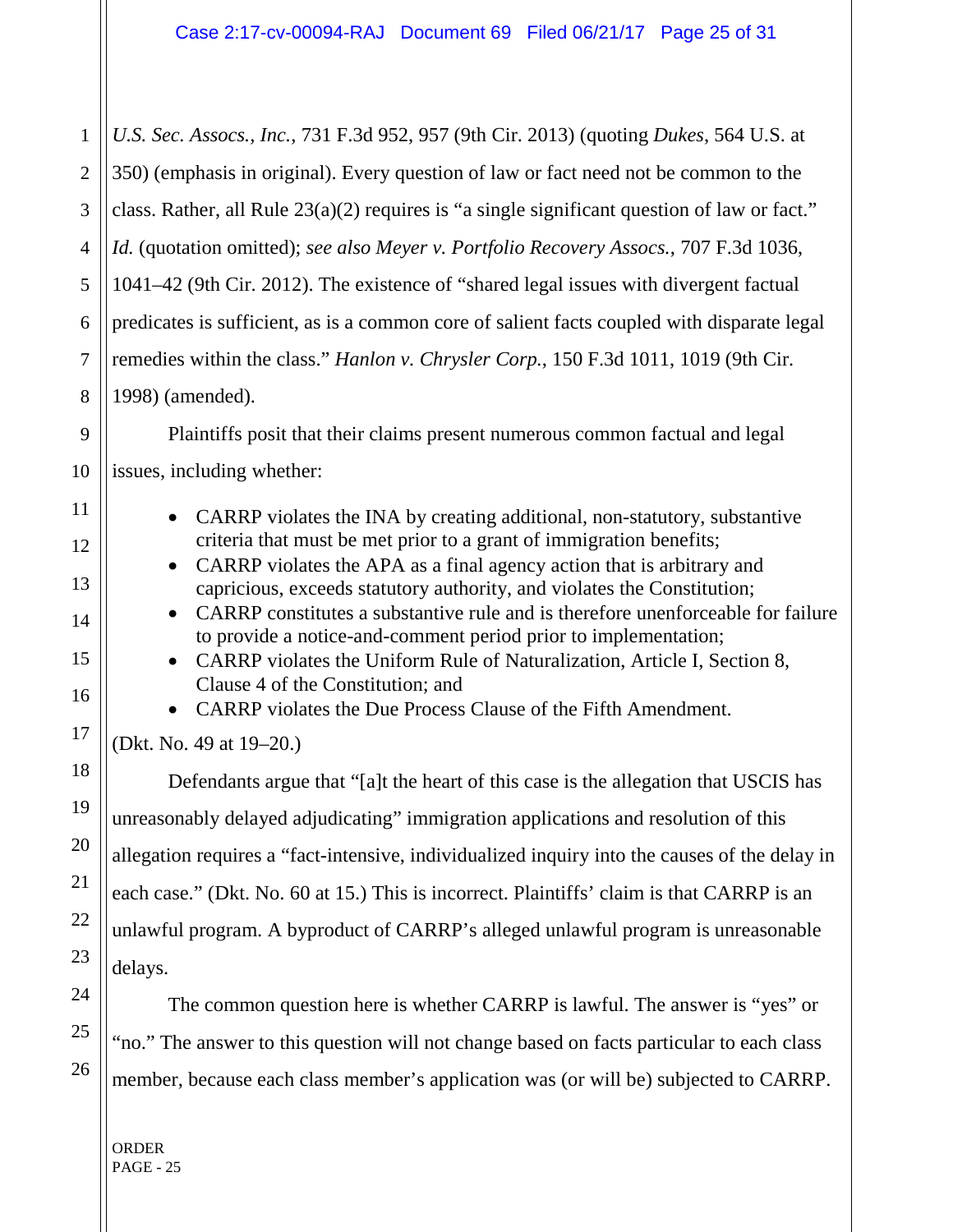Therefore, "a classwide proceeding" will "generate common answers apt to drive the resolution of the litigation." *See Troy*, 276 F.R.D. at 652–53. The commonality requirement is met.

# *c. Typicality*

Plaintiffs must next show that their claims are typical of the class. Fed. R. Civ. P.  $23(a)(3)$ . "The test of typicality 'is whether other members have the same or similar injury, whether the action is based on conduct which is not unique to the named Plaintiffs, and whether other class members have been injured by the same course of conduct.'" *Ellis*, 657 F.3d at 984 (internal quotation omitted). The commonality and typicality inquiries, which "tend to merge," both serve as "guideposts for determining whether under the particular circumstances maintenance of a class action is economical and whether the named plaintiff's claim and the class claims are so interrelated that the interests of the class members will be fairly and adequately protected in their absence." *Dukes*, 131 S. Ct. at 2551, n.5 (quotations and citation omitted). Ultimately, representative class claims are typical if they are "reasonably co-extensive with those of absent class members; they need not be substantially identical." *Hanlon*, 150 F.3d at 1020; *see also Rodriguez v. Hayes*, 591 F.3d 1105, 1124 (9th Cir. 2010) (noting the "permissive" nature of the typicality inquiry).

Plaintiffs maintain that their claims are typical of the proposed classes because "they proceed under the same legal theories, seek the same relief, and have suffered the same injuries." (Dkt. No. 49 at 21.) Defendants counter that because the named Plaintiffs allege they are fully eligible for the benefits they seek, and the same cannot be said for every member of the class, the named Plaintiffs are atypical of the class they seek to represent. (Dkt. No. 60 at 21.) However, Rule 23(a)(3) requires that the claims of class representatives be similar to claims of the class. Plaintiffs are not seeking specific adjudication of their applications, only that USCIS adjudicate applications "based solely

1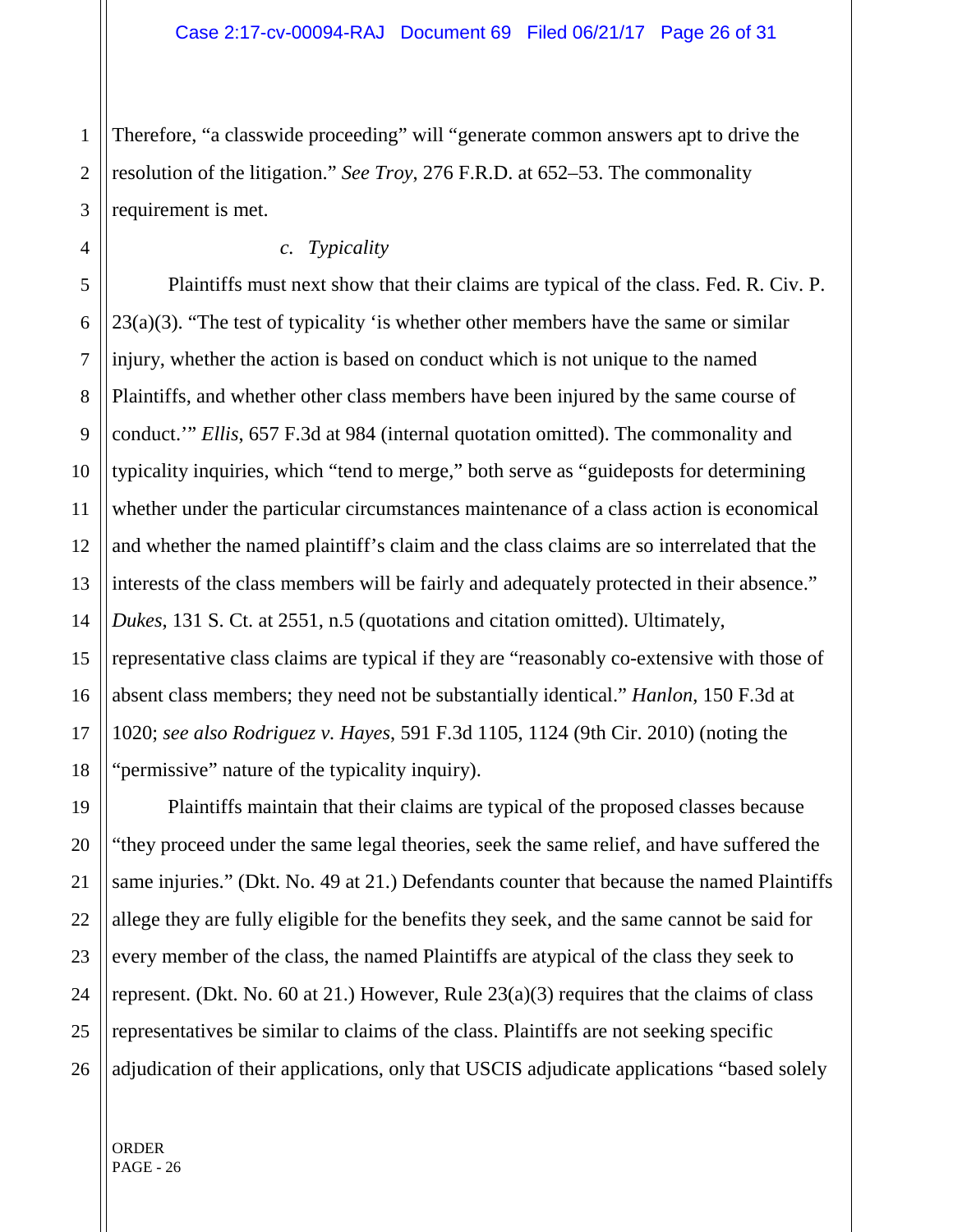3 4 5 on the statutory criteria," and not pursuant to CARRP. (Dkt. No. 47 at 51.) Whether any particular Plaintiff or putative class member were statutorily eligible for the benefits sought is not determinative of typicality. Further, if an applicant were statutorily ineligible under the INA, then submitting such an application to CARRP would be redundant, and grounds for denial already exist.

The relevant claim for the typicality inquiry is whether subjecting a Plaintiff's immigration application to CARRP is lawful. The class definitions include only immigration benefit applicants whose applications have been submitted to CARRP. Defendants do not claim that any of the proposed class representatives did not have their application submitted to CARRP. Accordingly, the typicality requirement is met.

#### *d. Adequacy*

Finally, Rule 23(a)(4) requires that the named plaintiff "fairly and adequately" protect the interests of the class. Fed. R. Civ. P. 23(a)(4). To determine whether the representative parties will adequately represent a class, the Court must examine (1) whether the named plaintiff and her counsel have any conflicts of interest with other class members; and (2) whether the named plaintiff and her counsel will prosecute the action vigorously on behalf of the class. *Ellis*, 657 F.3d at 985 (citing *Hanlon*, 150 F.3d at 1020). As the Ninth Circuit has noted, adequate representation depends upon "an absence of antagonism between representatives and absentees[] and a sharing of interest between representatives and absentees." *Ellis*, 657 F.3d at 985 (quotations and citation omitted).

22 26 Plaintiffs contend that the five named Plaintiffs are adequate representatives because "there is no tension between their interests and those of the absent class members they seek to represent." (Dkt. No. 63 at 11.) The class members' interests all focus on challenging CARRP and preventing it from being applied to their or other class members' immigration applications. Further, the named Plaintiffs are all willing to prosecute this action vigorously. (Dkt. Nos. 28, 29, 50, 51, and 52.)

1

2

6

7

8

9

10

11

12

13

14

15

16

17

18

19

20

21

23

24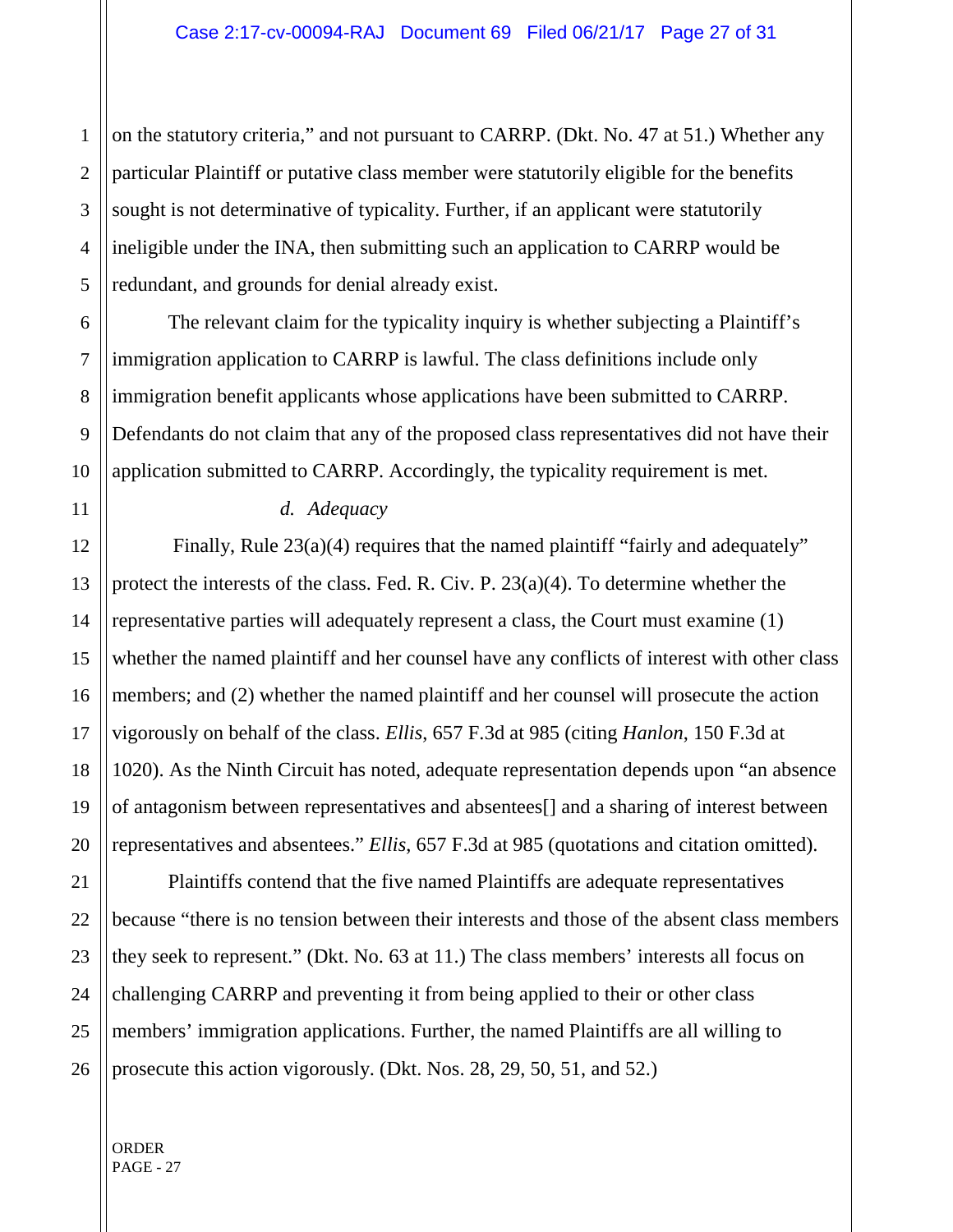Defendants contest adequacy on three grounds. First, Defendants argue that the named Plaintiffs are inadequate representatives because there may be many putative class members who are aware that their applications have been pending a long time, and who would prefer to let the process "run its course." (Dkt. No. 60 at 22.) This ignores the fact that this lawsuit alleges that applicants do not receive notification that their application has been submitted to CARRP, and Defendants have yet to deny such a claim. Defendants presume that there are potential plaintiffs who applied for immigration benefits but "might prefer to allow their applications to remain pending, continuing to live and work in the United States in their current status, rather than risk having USCIS determine they are inadmissible or removable and be placed in removal proceedings." (*Id.*) This argument is speculative at best, and as such, fails.

Second, Defendants repeat their argument regarding the fact that the named Plaintiffs all claim to be eligible for the benefits they seek, and this would put them at odds with putative class members who are ineligible. (*Id.* at 22–23.) The Court addressed this argument above and applies the same reasoning here. Additionally, the Court sees no basis for conflict on underlying eligibility grounds. If CARRP is an unlawful and unconstitutional program to which all putative class members' applications are submitted, then they all have a shared interest—regardless of eligibility—in putting an end to it.

Finally, Defendants argue that the named Plaintiffs are inadequate representatives because they have all had their applications adjudicated, and thus their claims are moot. (Dkt. No. 60 at 24.) However, this argument has the opposite effect and actually persuades the Court that class certification is appropriate.

Each named Plaintiff had his or her application acted on almost immediately *after* joining this lawsuit. Assuming that this was merely CARRP and the application process running its due course and that Plaintiffs' ultimate adjudications happened to coincide with being added as named Plaintiffs—even after their applications lay stagnant for up to

ORDER PAGE - 28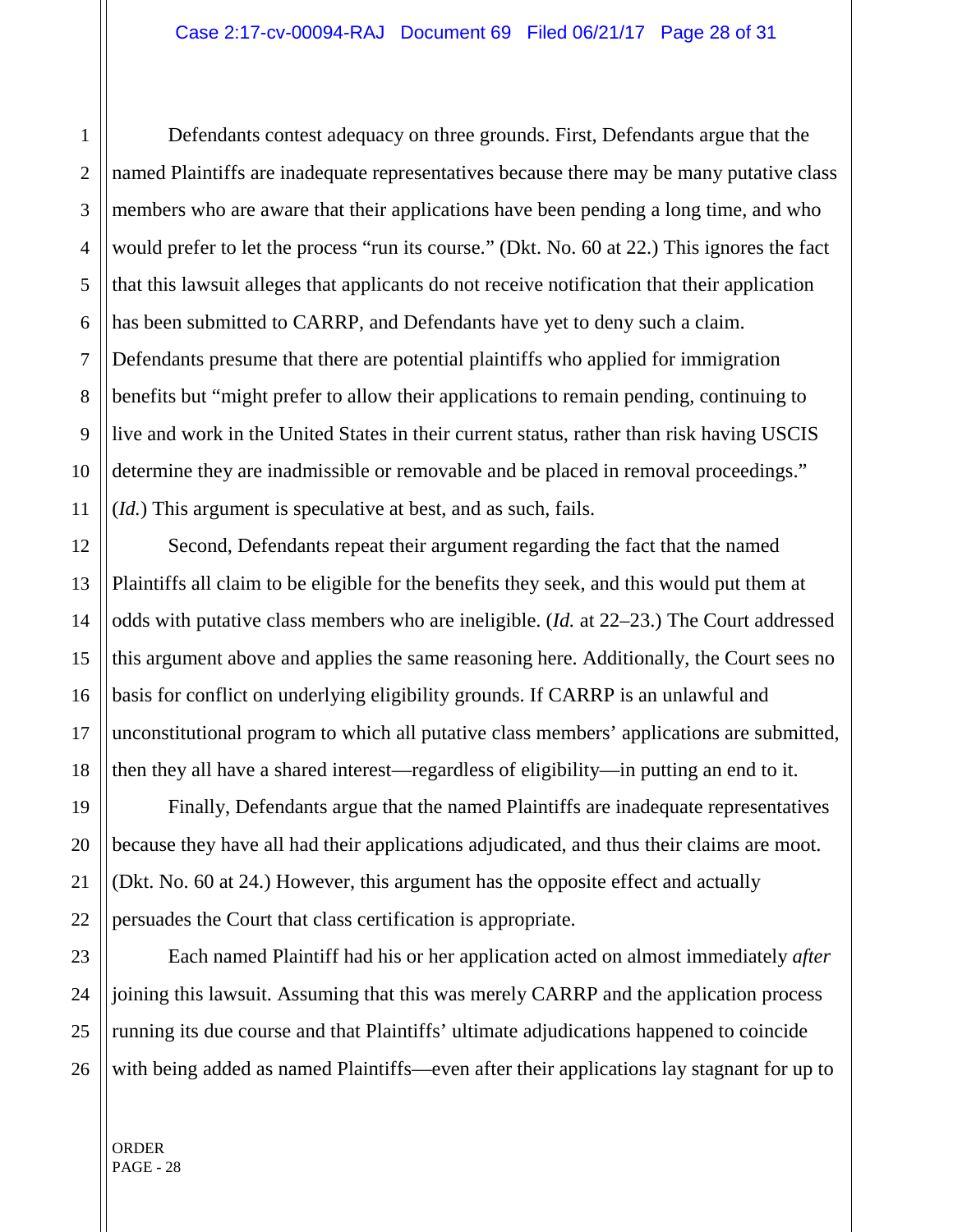1 2 four years—class certification would still be appropriate. Defendants' argument supports the conclusion that Plaintiffs' claims would appear to be "so inherently transitory that the trial court will not have even enough time to rule on a motion for class certification before the proposed representative's individual interest expires." *County of Riverside v. McLaughlin*, 500 U.S. 44. 52 (1991) (internal citation omitted). The named Plaintiffs' claims are therefore "capable of repetition, yet evading review." *Pitts v. Terrible Herbst, Inc.*, 653 F.3d 1081, 1091 (9th Cir. 2011) (citing *Gerstein v. Pugh*, 420 U.S. 103, 110 n.11 (1975)). In such a case, "mooting the putative class representative's claims will not necessarily moot the class action" even if "the district court has not yet addressed the class certification issue." *Id.* at 1090.

On the other hand, if adjudication of Plaintiffs' applications is not happenstance, and Defendants are purposely and strategically adjudicating Plaintiffs' applications as they are added as named Plaintiffs, such a blatant attempt to moot Plaintiffs' claims will not gain purchase with this Court. If this is true, Defendants appear to be engaging in a strategy of picking off named Plaintiffs to insulate CARRP from meaningful judicial review.

Such a strategy is apparently not without precedent. In *Muhanna v. USCIS*, No. 14-cv-05995 (C.D. Cal. July 31, 2014), five individual plaintiffs filed suit challenging CARRP. After waiting years for adjudication, all five plaintiffs' applications were adjudicated within months of filing suit, and the lawsuit was voluntarily dismissed as moot. *Id.*, Dkt. No. 51 (entered Dec. 23, 2014). Similarly, in *Arapi v. USCIS*, No. 16-cv-00692 (E.D. Mo. 2016), 20 individuals filed suit regarding CARRP and their pending naturalization applications. Soon after, USCIS adjudicated all 20 applications, at which point 19 plaintiffs voluntarily dismissed their claims and USCIS moved to dismiss the final plaintiff's claim as moot. *Id.*, Dkt. No. 22 (filed Dec. 19, 2016).

Defendants' argument that the mooting of named Plaintiffs' claims requires a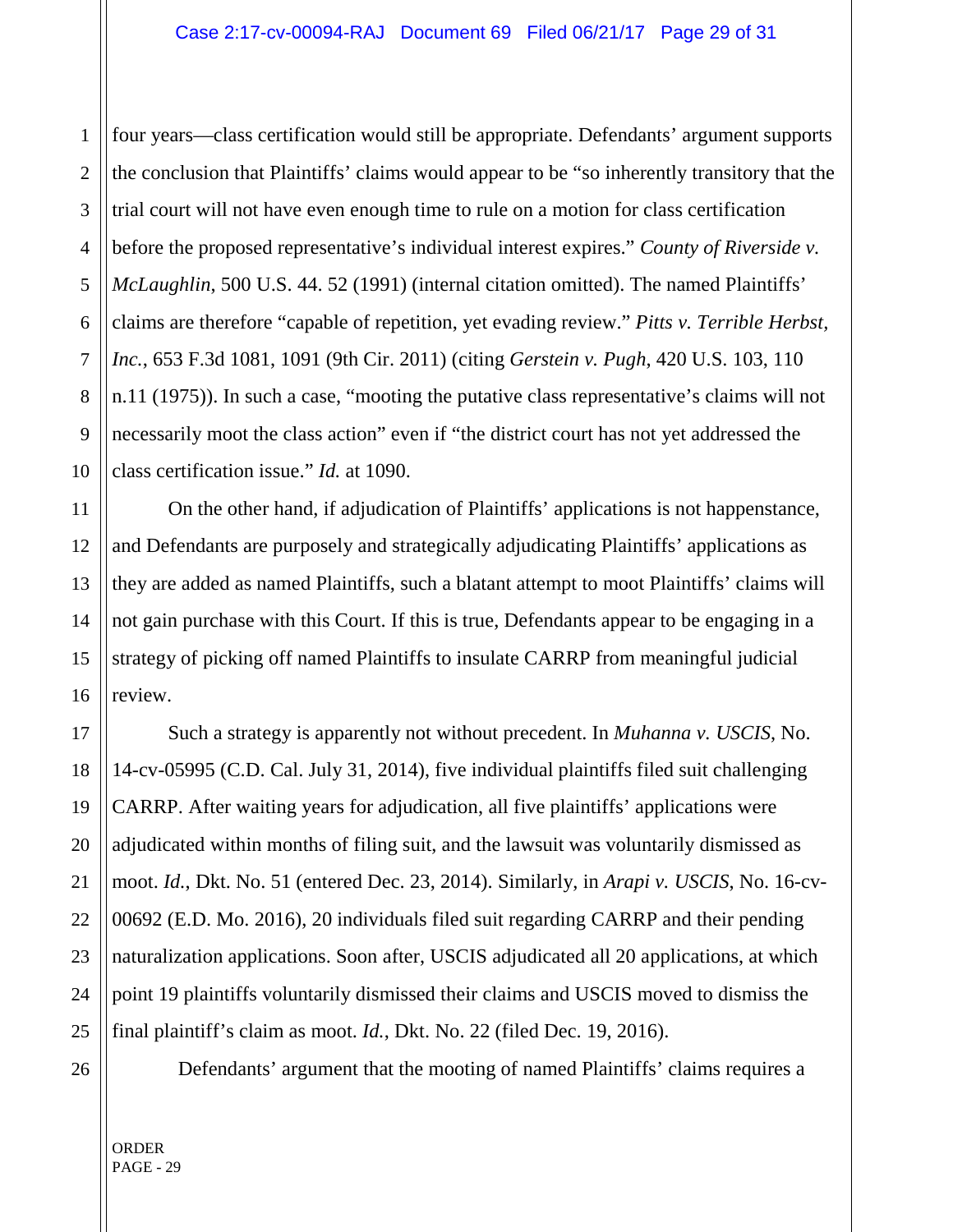2 finding that they are inadequate representatives, thus defeating class certification, does not have the desired effect. In fact, it counsels in favor of granting class certification. *See Ellsworth v. U.S. Bank, N.A.*, 30 F. Supp. 3d 886, 909 (N.D. Cal. 2014) (defendant's "calculated strategy that includes picking off named Plaintiffs" did not moot class action claims); *Ramirez v. Trans Union, LLC*, 2013 WL 3752591, at \*2 (N.D. Cal. July 17, 2013) (class certification appropriate where plaintiff's claims would "evade review" if the defendant were able to "pick off" each subsequent lead plaintiff).

Furthermore, despite their applications having been adjudicated by USCIS, the Court remains confident that the named Plaintiffs will "fairly and adequately protect the interests of the class." Fed. R. Civ. P. 23(a)(4). The Court further finds that Plaintiffs' counsel—attorneys from the ACLU, Law Offices of Stacy Tolchin, National Immigration Project of the National Lawyers Guild, Northwest Immigrant Rights Project, and Perkins Coie—have the experience and ability to vigorously and adequately represent the class. The adequacy requirement is met.

#### **3. Rule 23(b)(2) Requirement**

After satisfying the Rule 23(a) prerequisites, a plaintiff must also demonstrate that the case is maintainable as a class action under one of the three Rule 23(b) prongs. Plaintiffs move for class certification under Rule 23(b)(2). (Dkt. No. 49 at 23.) In order to satisfy Rule 23(b)(2), Defendants must "ha[ve] acted or refused to act on grounds that apply generally to the class, so that final injunctive relief or corresponding declaratory relief is appropriate respecting the class as a whole." Rule 23(b)(2) is met where "a single injunction or declaratory judgment would provide relief to each member of the class." *Dukes*, 564 U.S. at 360.

Here, Plaintiffs allege that CARRP is unlawful and ask the Court to enjoin the Government from submitting putative class members' immigration applications to CARRP. A single ruling would therefore provide relief to each member of the class.

ORDER PAGE - 30